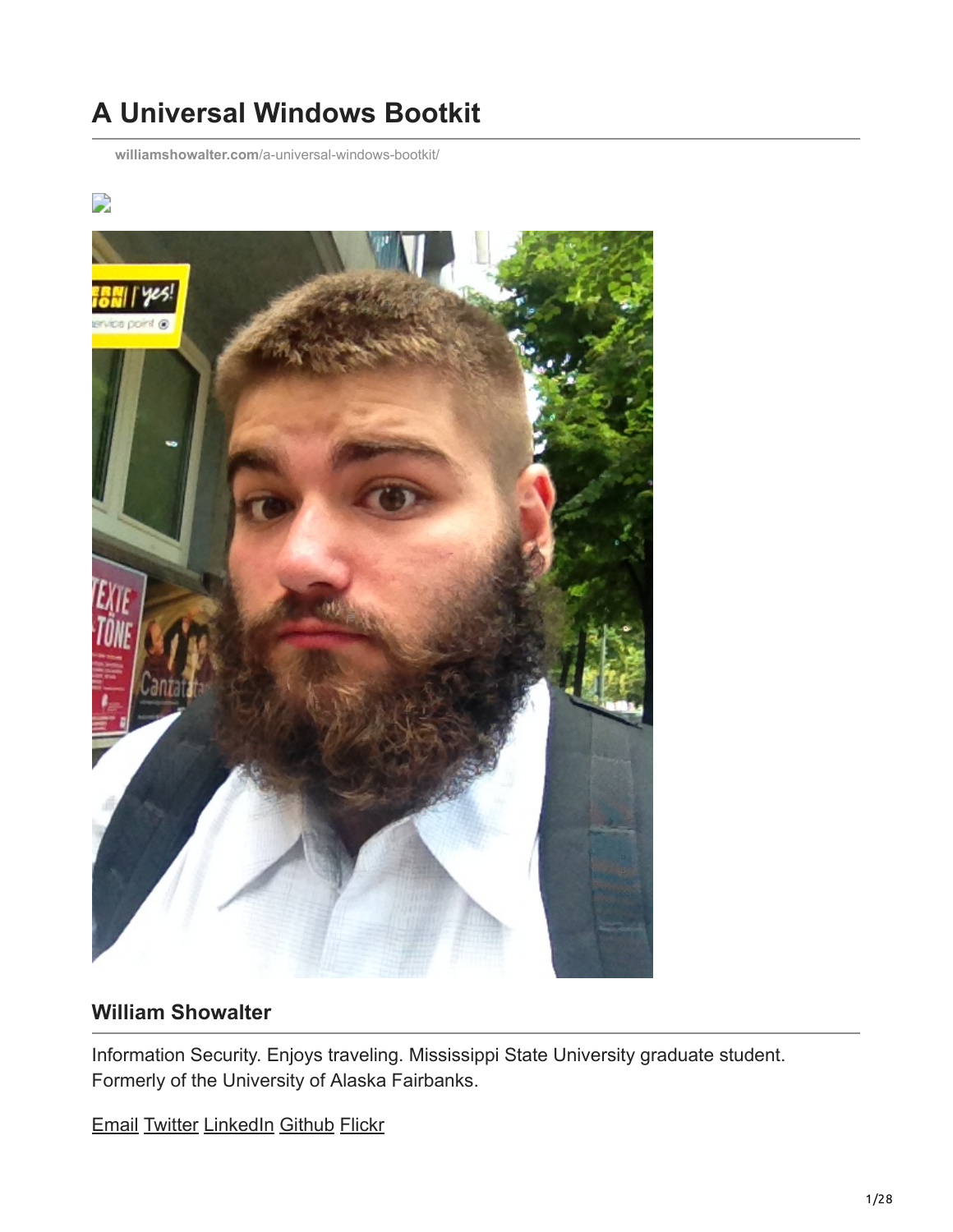#### **Executive Summary**

In October, 2015 Kaspersky released an analysis of a family of malware they dubbed "HDRoot" on their Securelist blog. It was an installment in their ongoing series on the WINNTI group, known for targeting gaming companies in their APT campaigns. The Securelist blog was dismissive of the HDRoot bootkit and called out a number of mistakes they claimed the authors made, which brought it to be the focus of their ridicule.

The bootkit in question uses two stolen signing certificates and is capable of running without problem on any Windows system that was released in the last 16 years, from Windows 2000 to Windows 10. The one limitation is that it will only run as an MBR bootkit and will not work on systems using UEFI. It contains the ability to install any backdoor payload to be launched in the context of a system service when Windows starts up on both 32 and 64-bit systems. It also does a fairly good job of concealing the actual bootkit code, only failing to remove the backdoor after running it at boot. This likely a conscious choice made by the authors to have the backdoor responsible for removing itself, and not an oversight.

HDRoot represents a serious commitment in time and effort to develop, and likely has been in use or development since at least 2006. The sample analyzed here dates to sometime in 2012 or 2013, and is the same sample Kasperky reports to have analyzed in their debut post on HDRoot. However, all evidence points to Kaspersky doing their analysis with a 2006 sample, criticizing problems in the malware that are not actually present. Additionally, they provide no hashes or other information on the actual sample they used.

The samples I analyzed in this report are detailed in appendix 1 and hashes are provided in appendix 2. They can be found in the following git repo below:

<https://github.com/williamshowalter/hdroot-bootkit-analysis>

[Download White Paper](https://williamshowalter.com/assets/a-universal-windows-bootkit/A%20Universal%20Windows%20Bootkit.pdf)

#### **Table of Contents**

#### **Introduction**

#### **Sample:**

MD5: 2c85404fe7d1891fd41fcee4c92ad305 SHA1: 4c3171b48d600e6337f1495142c43172d3b01770 SHA256: a9a8dc4ae77b1282f0c8bdebd2643458fc1ceb3145db4e30120dd81676ff9b61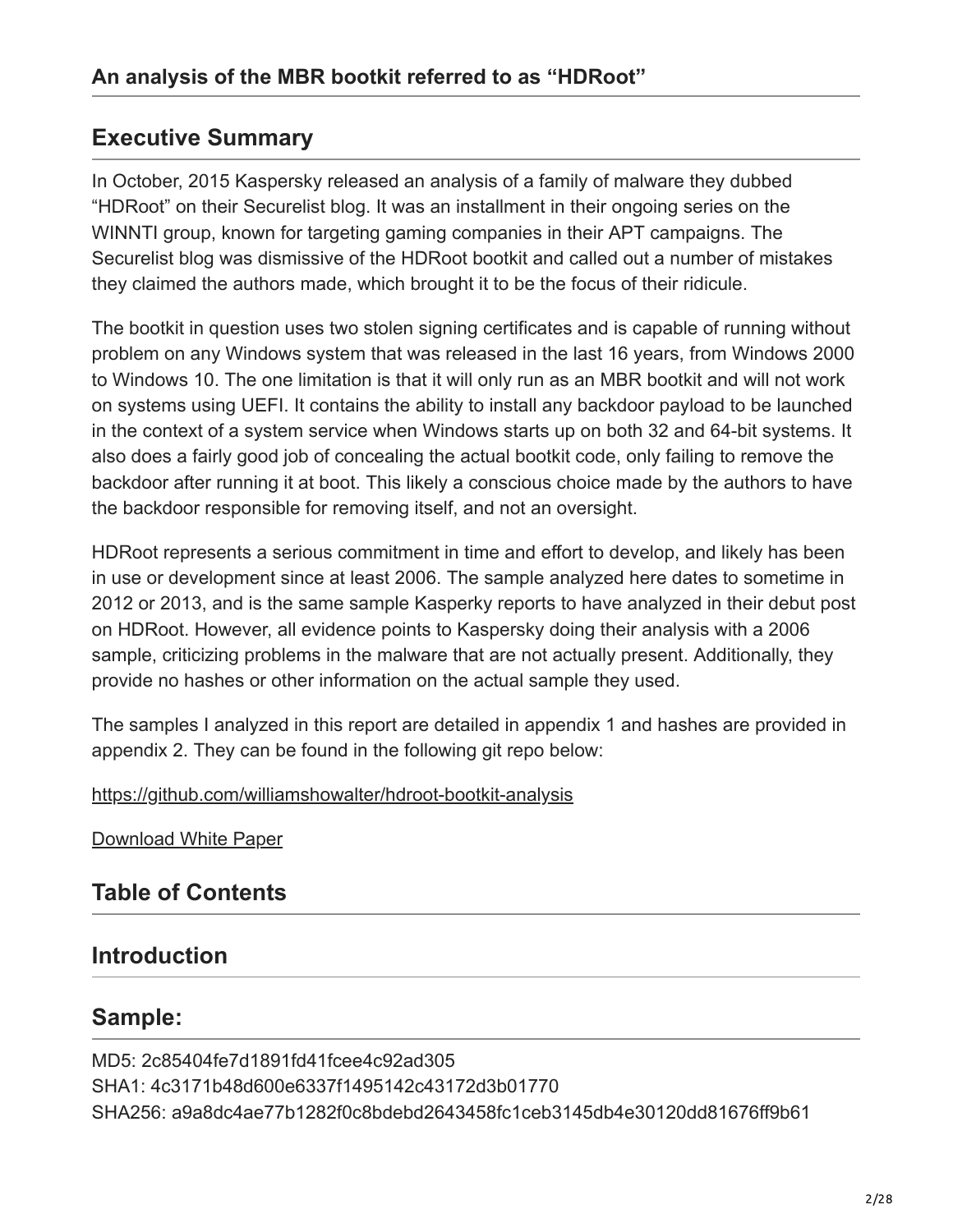Original Filename: net.exe Produce Name: Microsoft Windows Operating System Product Version: 6.1.7600.16385 Time Stamp: 2012/08/06 13:12:39 UTC Retrieved from malwr [1].

### **This report**

My analysis of this HDRoot sample began as an exercise to become more familiar with lowlevel malware and the techniques required for reverse engineering them. I had no prior knowledge of the WINNTI group who Kaspersky attributes this malware to, nor do I have any other samples beyond those associated with the dropper and bootkit analyzed here. The dropper is capable of installing any PE executable as the payload for the bootkit, but does not come bundled with any default payloads. As such, this report offers no insight into the various payloads used by the authors. For information on the other malware associated with the WINNTI group, see Trend Micro or Kaspersky's reports on the group [2][3]. This report does, however, offer a very in-depth look into the technical workings of the HDRoot bootkit and its components.

I also address a number of technical inaccuracies and misrepresentations from Kaspersky's SecureList post of October 2015, "I am HDRoot! Part 1," which is the only research on this sample to be published before my own [4]. Kaspersky's research was very helpful getting started, but I soon discovered that their analysis was not actually performed using the sample identified by MD5 in the article and thus could not be relied upon. I believe this to be the reason for many of their criticisms for HDRoot, which they call "quite conspicuous," and, "not what you expect from such a serious APT actor." The sample analyzed here is not free of criticisms, but none of the problems addressed by Kaspersky appear to be valid on the sample they claim to have analyzed.

I also freely acknowledge that the level of detail that this report goes into is impractical for almost all incident response purposes, and that this venture was largely done for my own education and curiosity.

### **Overview**

The malware examined here can be broken into several stages. The 64-bit dropper, which was signed with a stolen certificate that has since been revoked, is the first component that is executed. The dropper installs the bootkit to the hard drive along with a backdoor executable to be run on subsequent boots. The backdoor is supplied as a parameter to the dropper and can be any Win32 or Win64 executable.

Upon boot, the computer will execute the maliciously installed MBR, which loads a subsequent component that I named the "verifier". It is a single sector block that verifies that the rest of the bootkit and the backdoor are intact before running them. The bulk of the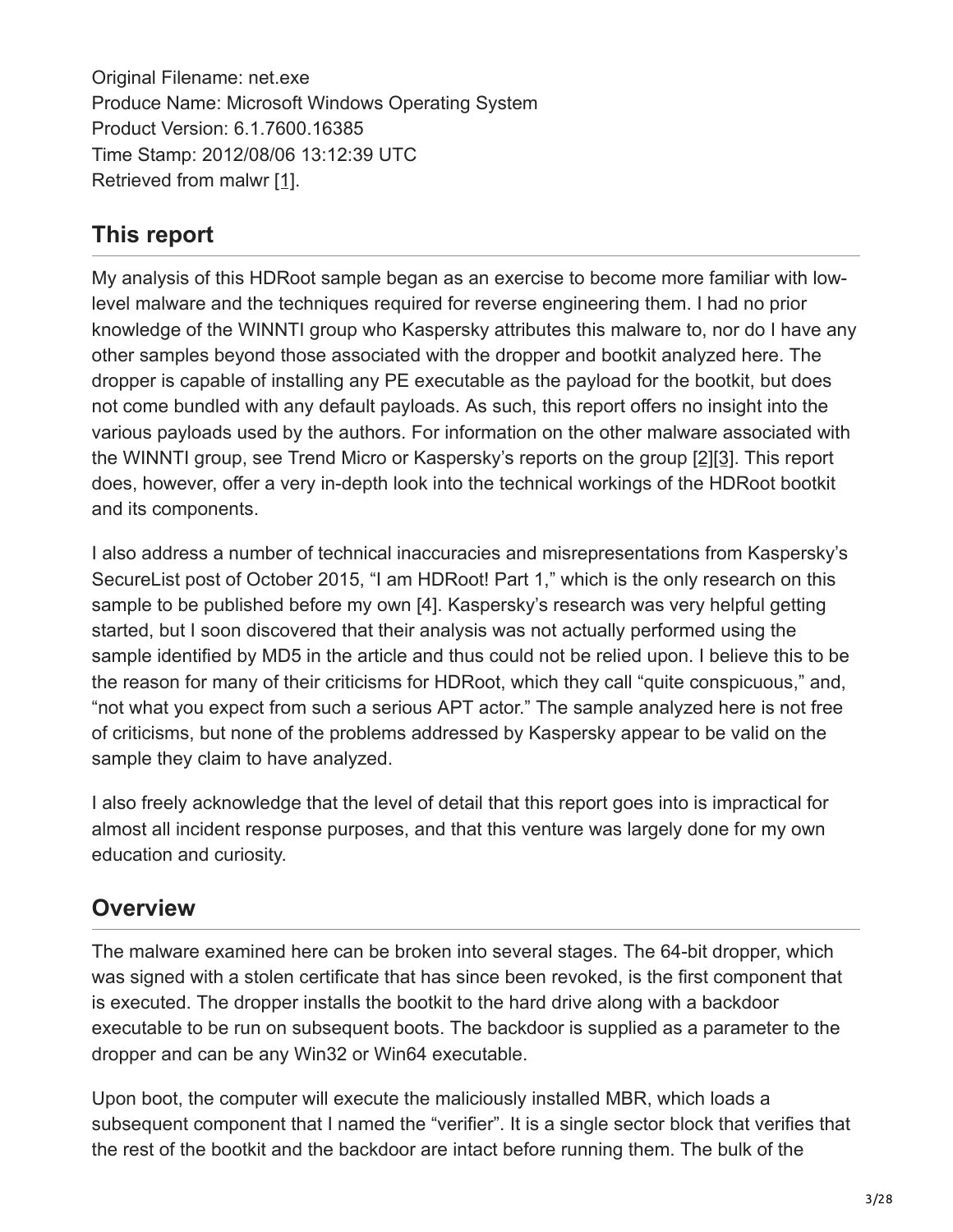bootkit's work is done by the next component, rkImage. The name rkImage actually comes from the interface of the dropper, which explicitly refers to it when installing the bootkit. rkImage works by manually reading the file system from the disk in order to write the backdoor (the generic term referring to the payload) into the filesystem and redirect a Windows system service to launch the backdoor.

When rkImage is finished it transfers execution back to the original, non-infected MBR and allows Windows to boot normally. The booting system will run the backdoor instead of the replaced system service, but will then restore and start the legitimate service after the backdoor has ran, hiding the fact it was ever replaced.

### **Dropper**

The dropper is designed to disguise itself as the Windows system utility net.exe. The properties on the executable attempt to mirror the settings found on a Windows 7 version of the utility, reporting it to a Microsoft program. When run without parameters, HDRoot shows the options menu as if it were net.exe. That is where the similarities end, however.



#### Figure 1: Dropper disguising itself as net.exe

The dropper executable, while masquerading as the Microsoft net command, has been signed with a digital certificate belonging to Guangzhou YuanLuo Technology Co, Ltd, a firm based in the city of Guangzhou, China who had their signing certificate stolen by the WINNTI group. The certificate has since been revoked, and, if the signing time and compilation dates on the executable are to be believed, it was signed in 2013 almost a year after this version was initially compiled.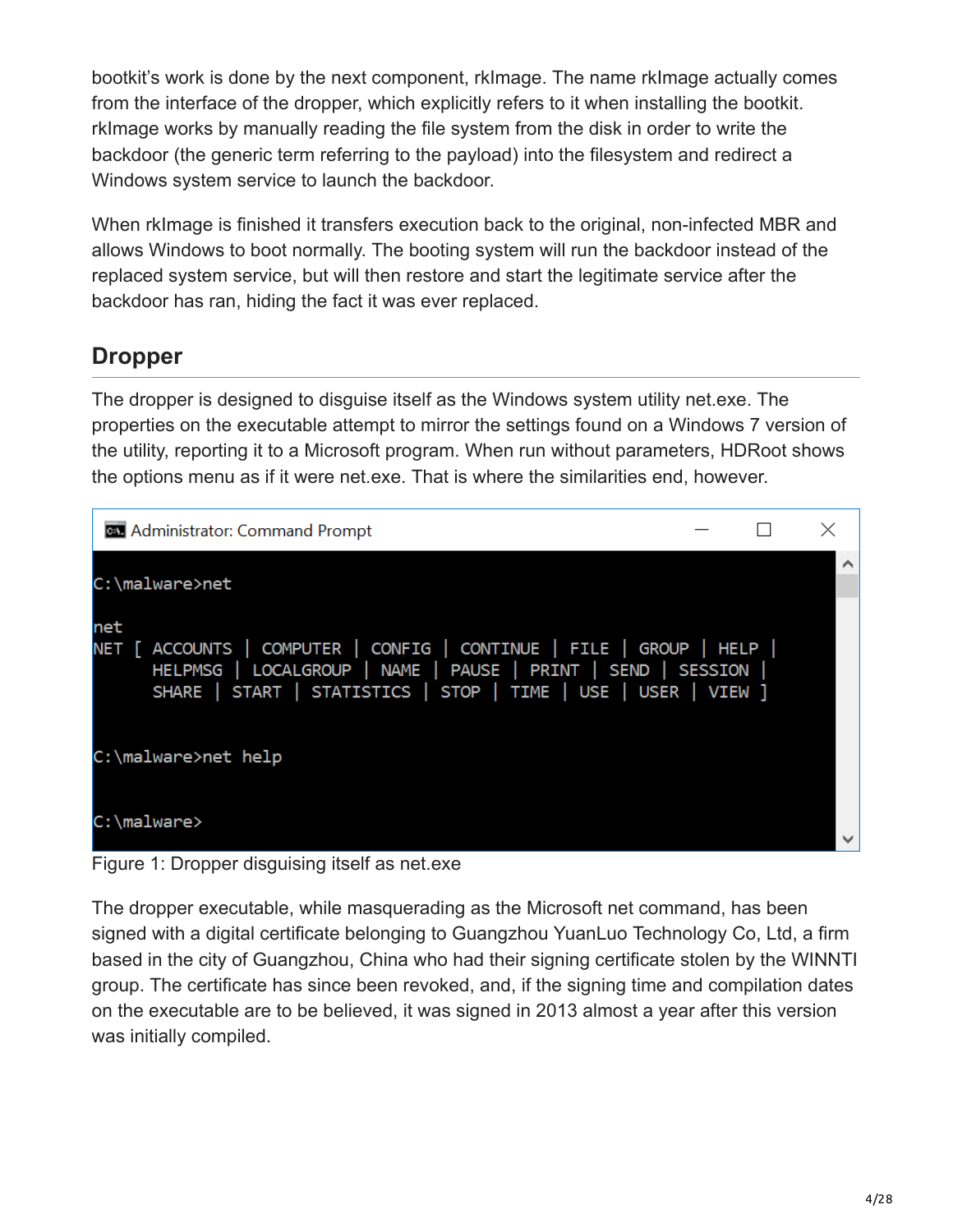| <b>Digital Signature Details</b> |                                                                                             | 7                       | X |
|----------------------------------|---------------------------------------------------------------------------------------------|-------------------------|---|
| General Advanced                 |                                                                                             |                         |   |
|                                  | <b>Digital Signature Information</b><br>A certificate was explicitly revoked by its issuer. |                         |   |
| Signer information               |                                                                                             |                         |   |
| Name:                            | Guangzhou YuanLuo Technology Co., Ltd                                                       |                         |   |
| E-mail:                          | Not available                                                                               |                         |   |
| Signing time:                    | Tuesday, June 4, 2013 5:40:34 AM                                                            |                         |   |
|                                  |                                                                                             | <b>View Certificate</b> |   |
| Countersignatures                |                                                                                             |                         |   |
|                                  | Name of s   E-mail ad   Timestamp<br>Symantec  Not availa Tuesday, Jun                      |                         |   |
|                                  |                                                                                             | <b>Details</b>          |   |
|                                  |                                                                                             | OK                      |   |

Figure 2: Dropper's revoked certificate

When run with any of the legitimate net command parameters or with unrecognized parameters, no output is given. The only commands that provide output are the valid HDRoot commands programmed by the authors. Kaspersky, by analyzing an older sample from 2006, was able to get a "help" output, rather than the "net" output, which contained a list of commands for that version. Most of these commands still worked on the newer sample. All of the commands were five or less characters in length, and even short words like install were abbreviated to "inst". Since the Kaspersky command listing was half a decade older than this sample, and that some of the commands from their listing were no longer present, I wrote a simple, and very slow, fuzzer to attempt to check all possible commands of five or less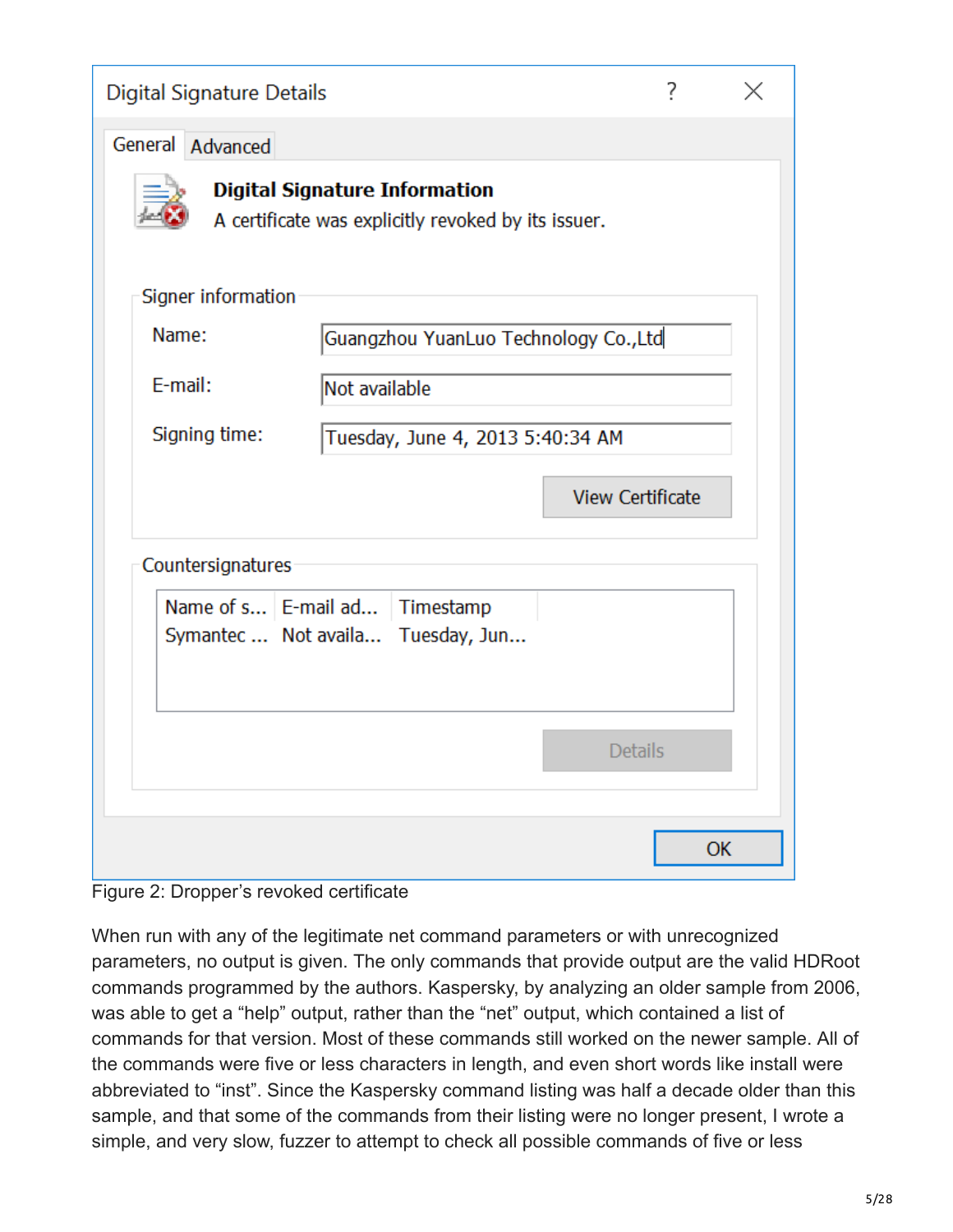characters. Given the length of the other commands and that input appears to be case insensitive, this appears to be a sensible approach. The code for the fuzzer can be found in the supplemental files detailed in appendix 1.1. Screenshots for each command can be found in appendix 3.1, as well. No additional commands to the ones Kaspersky detailed were found by the fuzzer, and the table below is the known list of commands.

#### **Command Description**

| check                         | Checks for the presence of the bootkit and the integrity if present.                                             |
|-------------------------------|------------------------------------------------------------------------------------------------------------------|
| clean                         | Removes the bootkit.                                                                                             |
| inst<br><backdoor></backdoor> | Installs the bootkit                                                                                             |
| info<br><backdoor></backdoor> | Shows information about the checksums and requirements for an<br>executable if it was installed as the backdoor. |

Table 1: HDRoot dropper commands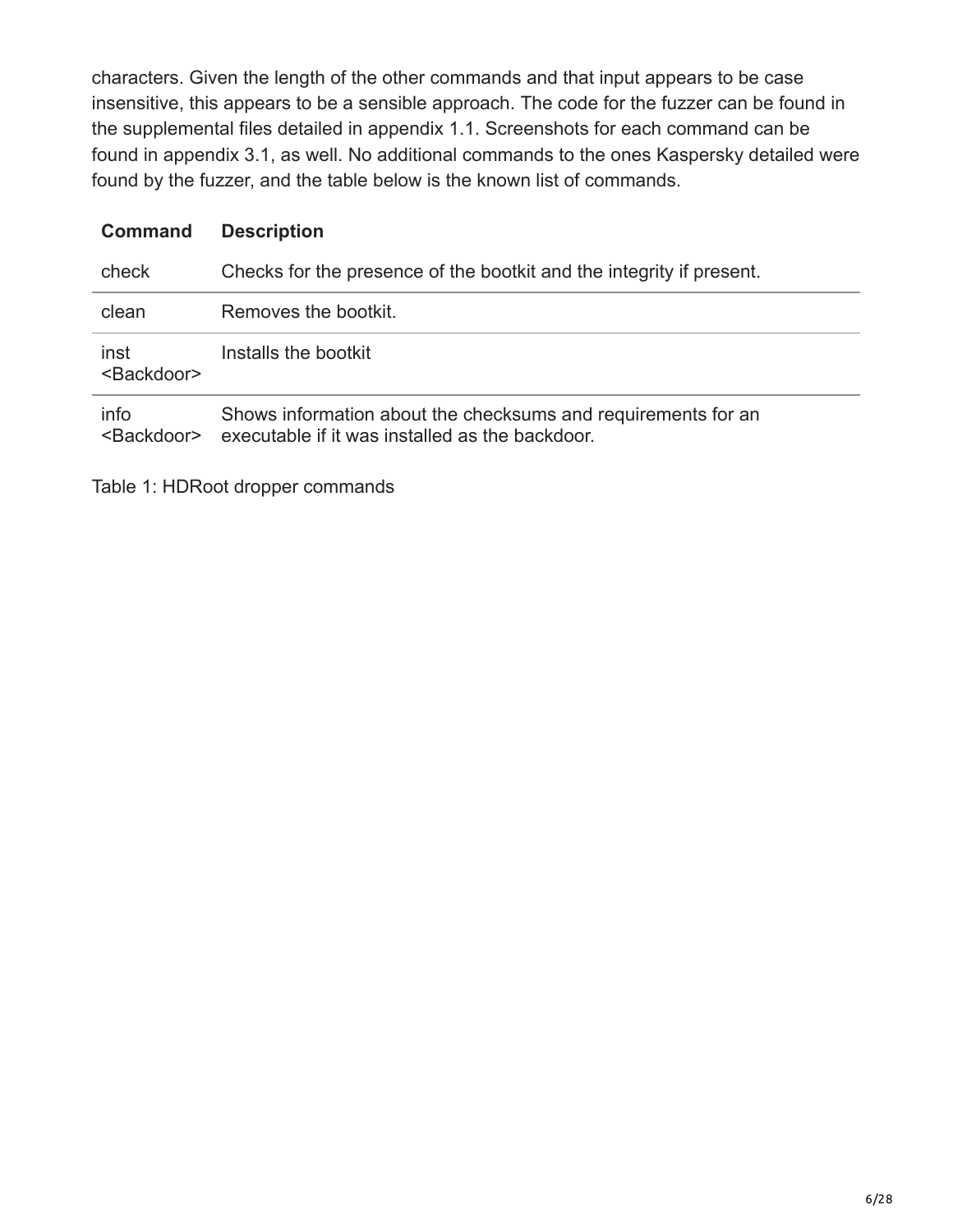```
Ex Administrator: Command Prompt
                                                                         \Box\timesC:\malware>net inst proof.exe
                                                                                  \lambdaI: System Env check
   end
I: rkImage size 56580 B, will use 120 sectors
I: Backdoor size 202240 B, will use 395 sectors
I: Total use 515 sectors
I: Crc16 0x0cef
I: DriverBitMap 0000000c
C: -1 file layout pairs
    Rkfile LCN 6245093, VCN 65
    Rkfile logical sector 49960744, 520
    Rkfile phyical disk 0, sector 50986792
    Image place PhyDisk 80,
                              50986792 - 50987307 sector
   Disk free 64%
               7101780 - 18221566, 11119787 clusters, 44479148 k; Gold place
    Lastfree
               7101780 - 18221566, 11119787 clusters, 44479148 k; Gold place
   Maxfree
    Image place 145772013 - 145772528 logical sector
    Rkfile phyical disk 0, sector 146798061
    Image place PhyDisk 80, 146798061 - 146798576 sector
I: Bootdisk phyid 0
done
```


### **VMProtect**

A notable hindrance to reversing the dropper is that it was packed using VMProtect. Unlike most packers, which decompress and then jump to the original executable code, VMProtect converts the x86 opcodes into an automatically generated language of bytecodes to be interpreted in its own emulator. Attempting to statically analyze the sample would prove an arduous task. There have been a few unpacking plugins for Ollydbg written for certain versions of VMProtect, but these are generally found in forum posts and are not well maintained. I believe this to be the reason Kaspersky did the bulk of their analysis with a different sample that was almost, but not quite, functionally the same. Not wanting to spend my time tackling VMProtect either, I instead used a number of dynamic analysis techniques.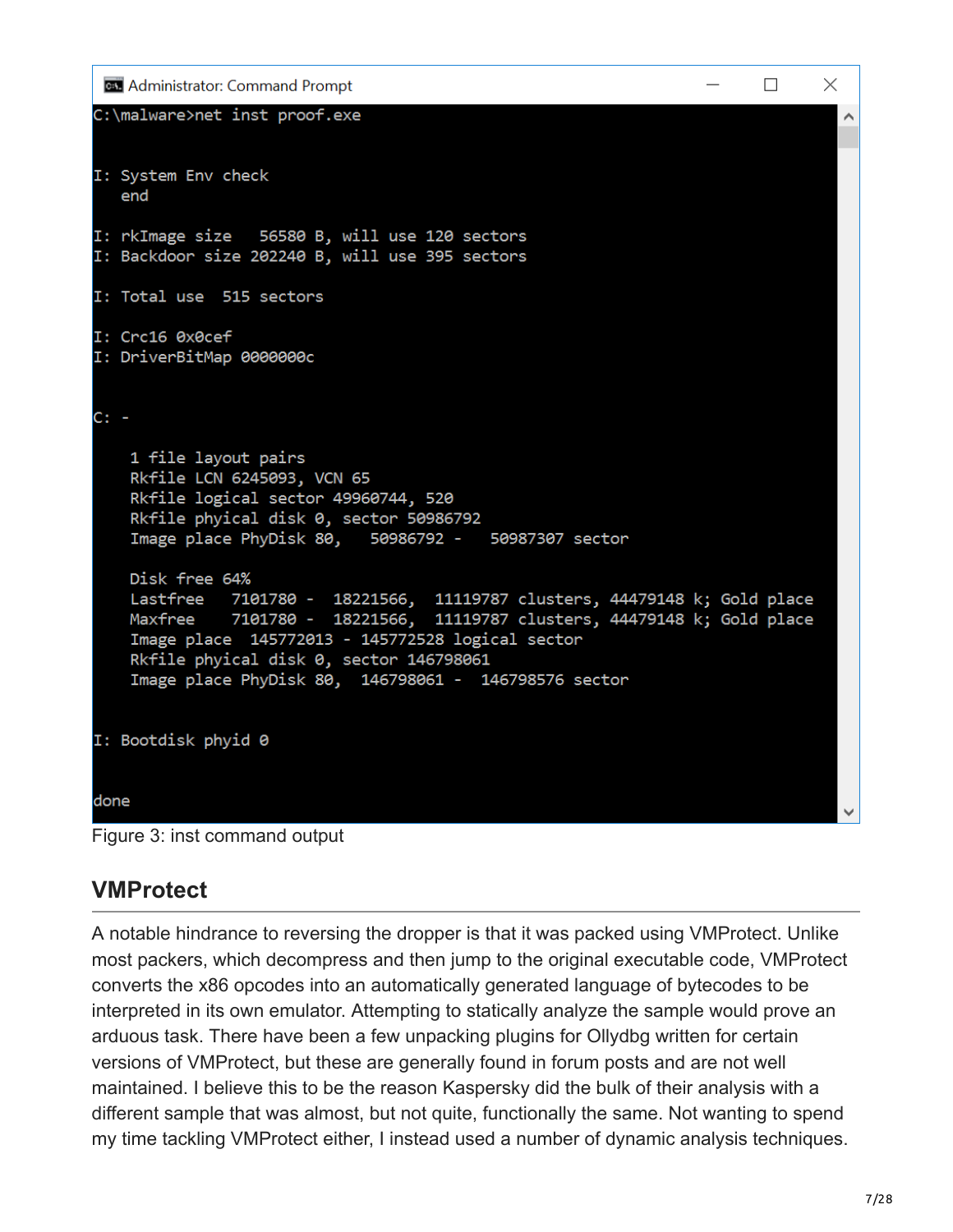### Graph overview

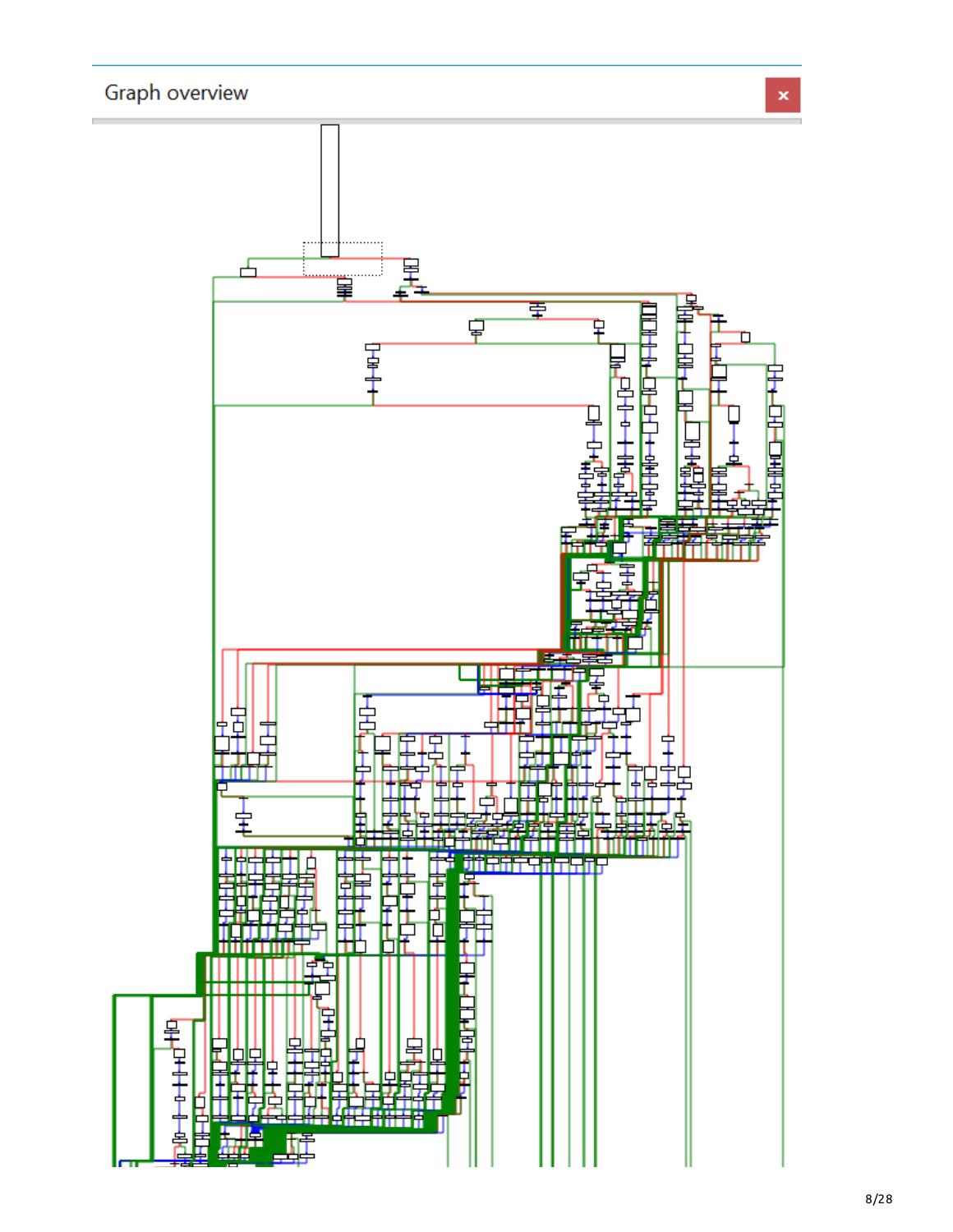

Figure 4: Graph overview of VMProtect's emulator. Not fun.

### **DEBUGFILE.sys - A signed kernel driver**

At the time the dropper installs the bootkit, no changes to the filesystem or the registry are seen between snapshots taken before and after. I took the approach of running the dropper in a continuous loop in a virtual machine, suspending the VM, and analyzing the resulting memory image. Performing memory capture from outside the VM appeared to be the best option because there were a number of anti-debugging techniques employed along with the anti-disassembly. Using Volatility, I discovered two more PE files that were extracted inside the process, but none of the four clear text resources Kaspersky claimed to have extracted from a memory dump, providing further proof that they did their analysis on a different sample than is listed in their blog post. The two PE files I found were kernel drivers, one 32 bit and one 64-bit. The 64-bit driver is signed, as is required by 64-bit versions of Windows, using yet another stolen certificate, while the 32-bit driver is not signed. This certificate belongs to a South Korean video game company, Neowiz. The certificate, unlike the one for the dropper, has yet to be revoked (see Figure 6).

The use of the kernel drivers is fairly straightforward. Without kernel access there is no way for malware to write directly to the physical disk as there are no Windows API calls available to userland processes for doing so. The dropper writes out the appropriate driver to C:\Windows\system32\Drivers\DEBUGFILE.sys, and then creates a service for it. This shows up in the memory image as a handle to the registry key

HKLM\System\ControlSet001\services\DEBUGFILE. The service runs and the driver \Driver\DEBUGFILE is created. DEBUGFILE.sys is also deleted from the disk. The driver is used by the dropper to proxy its direct access to the physical disk. A number of things are done in this process. The original MBR is backed up and then overwritten by the new bootkit MBR, and then weakly encrypted components are written to disk. Near the beginning of the disk is the component I've named the verifier, followed by two identical copies of the original MBR. In another section of the disk is the main component of the bootkit, rkImage, followed by the backdoor that was installed.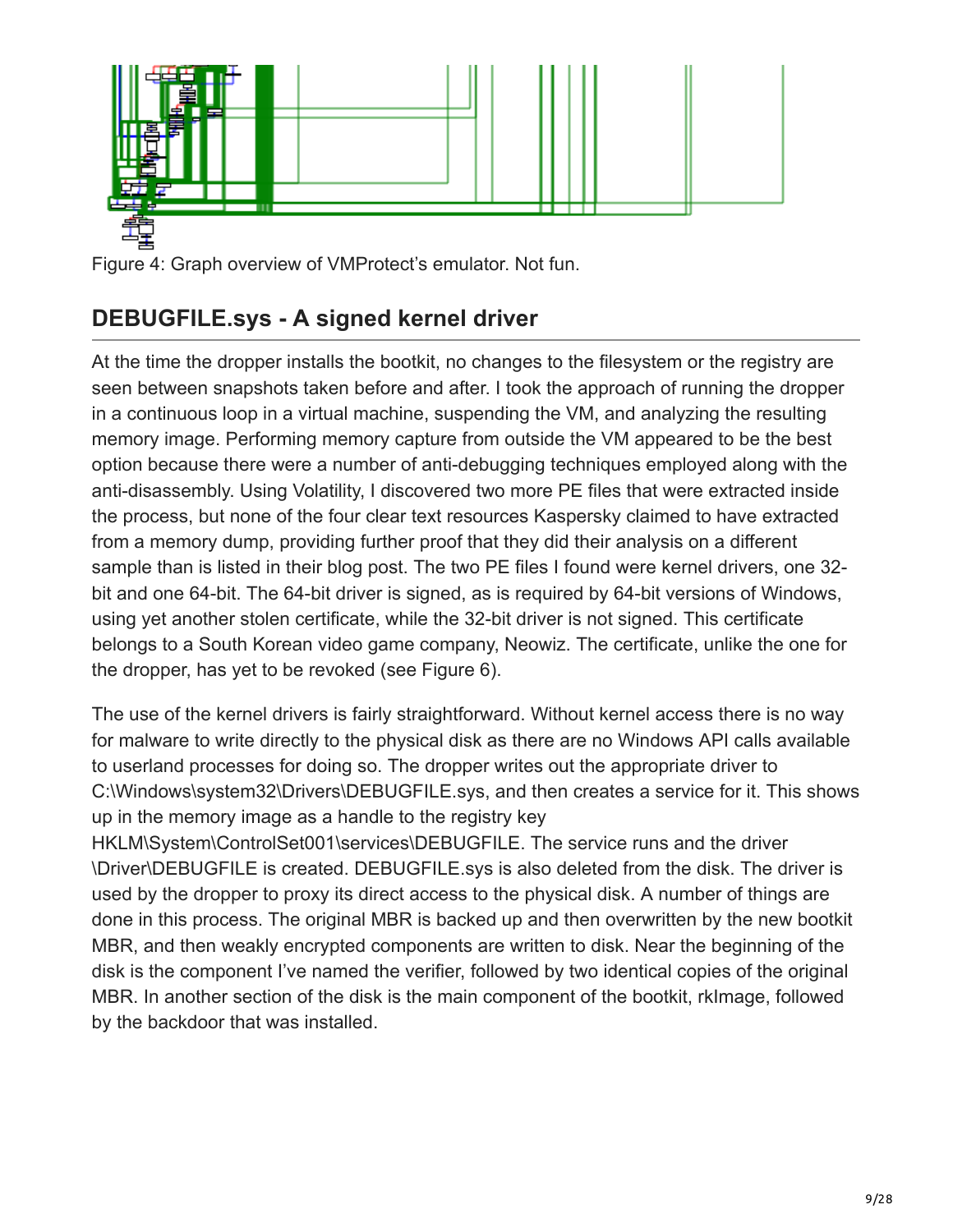#### **Physical Disk Layout**



Figure 5: Physical Disk Layout written by DEBUGFILE.sys

One peculiar thing the malware does is install a second copy of the rkImage and backdoor files. This copy is encrypted identically to the first, and positioned such that it ends exactly 2063 sectors from the end of the drive. What makes this strange is that nothing in the bootkit will ever transfer execution to the second copy, and that the second copy is only installed if the drive has at least 30% free space. Kaspersky erroneously identified this behavior as only installing if the disk has greater than 30% free space, rather than installing a redundant copy of itself. As can be seen in a Windows 7 screenshot from the appendix 1.3 files, the bootkit is perfectly capable of installing with less than 30% free space. The only guess I make as to the purpose of this second copy is for the indented backdoor to be able to identify if one of the copies has been modified after it starts. The dropper will also detect a modified copy.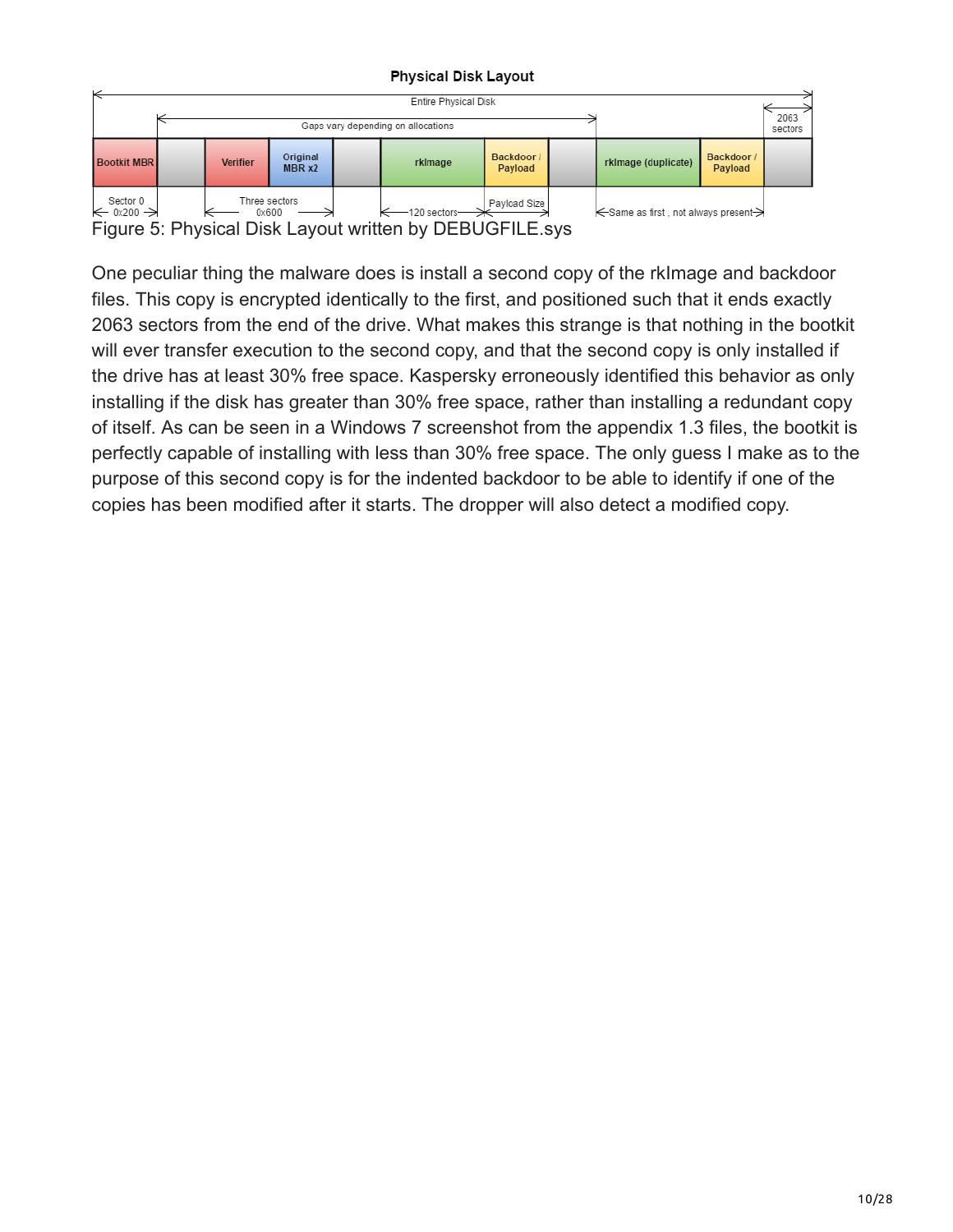| Digital Signature Details |                                                                       |                         | 7  |  |
|---------------------------|-----------------------------------------------------------------------|-------------------------|----|--|
| General Advanced          |                                                                       |                         |    |  |
|                           | <b>Digital Signature Information</b><br>This digital signature is OK. |                         |    |  |
| Signer information        |                                                                       |                         |    |  |
| Name:                     | Neowiz CORPORATION                                                    |                         |    |  |
| E-mail:                   | Not available                                                         |                         |    |  |
| Signing time:             | Monday, May 21, 2012 6:57:13 AM                                       |                         |    |  |
|                           |                                                                       | <b>View Certificate</b> |    |  |
| Countersignatures         |                                                                       |                         |    |  |
|                           | Name of s   E-mail ad   Timestamp<br>Symantec  Not availa Monday, May |                         |    |  |
|                           |                                                                       | <b>Details</b>          |    |  |
|                           |                                                                       |                         | OK |  |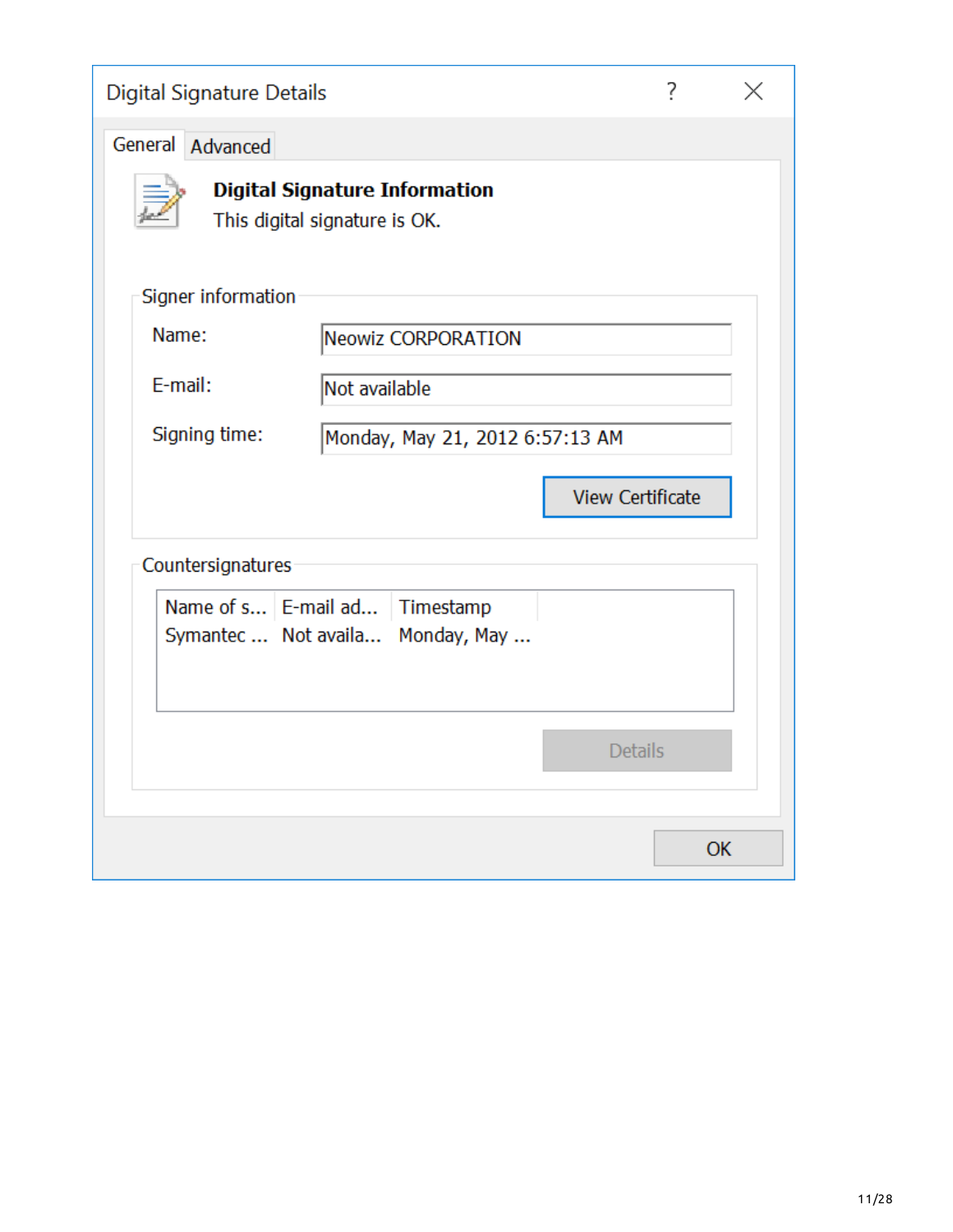| driver64.sys Properties                   |                                                                                 |  |
|-------------------------------------------|---------------------------------------------------------------------------------|--|
|                                           | General Digital Signatures Security Details Previous Versions                   |  |
| Property<br>Description                   | Value                                                                           |  |
| File description<br><b>Type</b>           | <b>RsFx Driver</b><br>System file                                               |  |
|                                           | File version 2007.100.1600.22<br>Product name Microsoft SQL Server              |  |
| Product version 10.0.1600.22<br>Copyright | Microsoft Corp. All rights reserved.                                            |  |
| <b>Size</b>                               | 17.3 KB<br>Date modified 2016-05-01 2:48 PM<br>Language English (United States) |  |
| Original filename RsFx0102.sys            | Legal trademarks Microsoft SQL Server is a registered trad                      |  |
|                                           |                                                                                 |  |
|                                           |                                                                                 |  |
|                                           |                                                                                 |  |
|                                           |                                                                                 |  |
|                                           | <b>Remove Properties and Personal Information</b>                               |  |
|                                           | <b>OK</b><br>Cancel<br>Apply                                                    |  |
| Figure 6: DEBUGFILE.sys                   |                                                                                 |  |

### **MBR**

For all x86 systems not running UEFI, the boot process starts with the BIOS loading the Master Boot Record into memory and jumping to it. By convention, the BIOS loads the MBR to the physical memory address of 0x7C00. Another convention that many MBRs follow is to copy themselves, a single 0x200 sized sector, to the address 0x600 and then transfer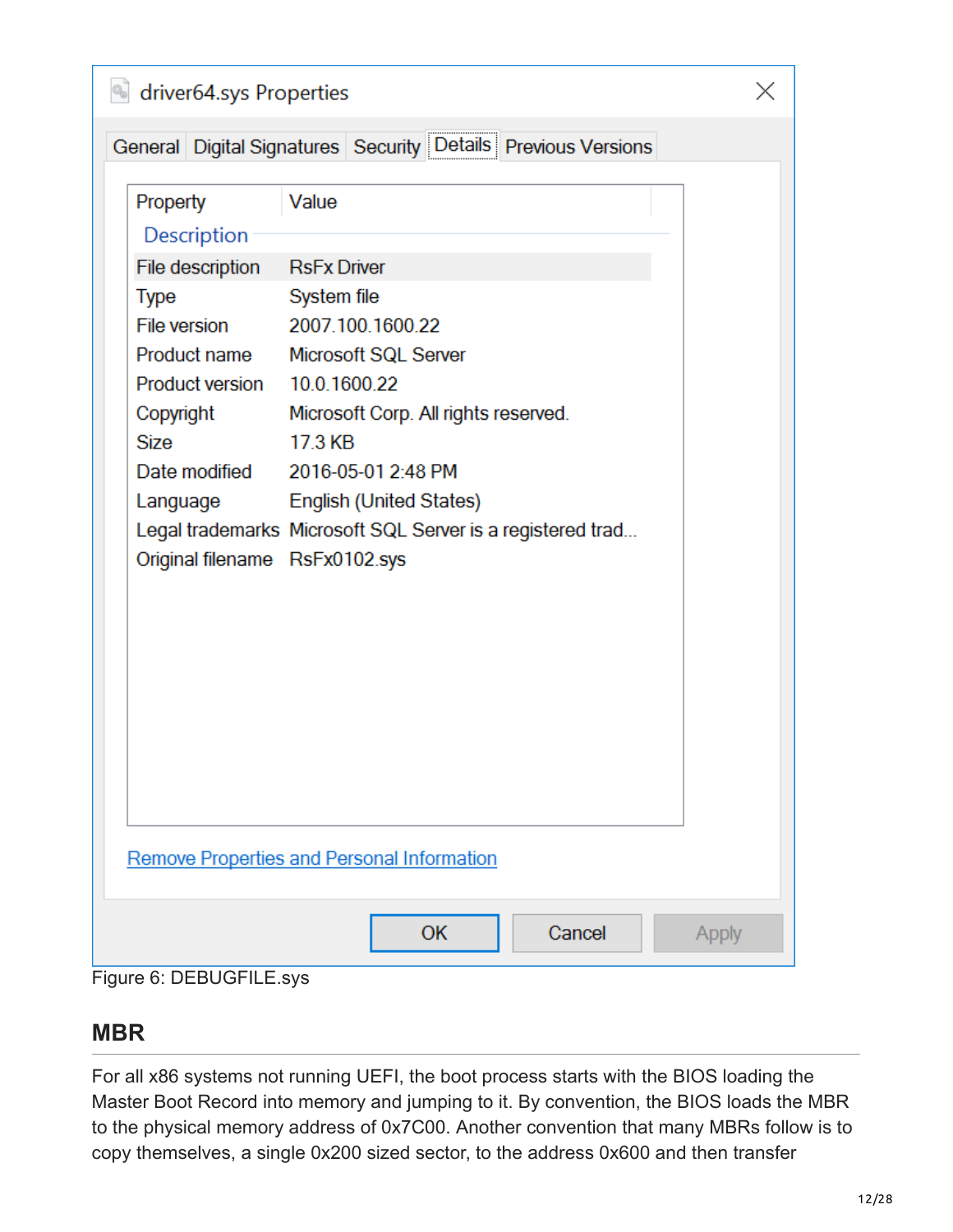execution to this location. The HDRoot bootkit is no exception. This is partly because the only code it actually changes in the original MBR is the jump address and the code jumped to. Most of the original MBR and partition table information is intact.

A normal MBR would look at the partition table to find the partition with the boot flag set, and then load the volume boot sector of that partition and transfer execution. HDRoot's MBR works similarly by calling interrupt 13 to read two sectors from disk into memory at the address 0x7A00 (through 0x7DFF). These are the verifier and the original MBR, which now has been loaded into the location where the MBR would have originally loaded on a noninfected system. The bootkit does not store these on disk in clear text, however. They are written to disk having been XOR'd with the byte value 0x76. Appendix 1.2 has a C utility that can be used to decrypt the values. A function at offset MBR+0x88 performs these read and decrypt operations, copies the partition table from the infected MBR to the original (incase the victim has changed any partitions since the bootkit was installed), and then transfers execution to the verifier.



Figure 7: Address layout of memory loaded before rkImage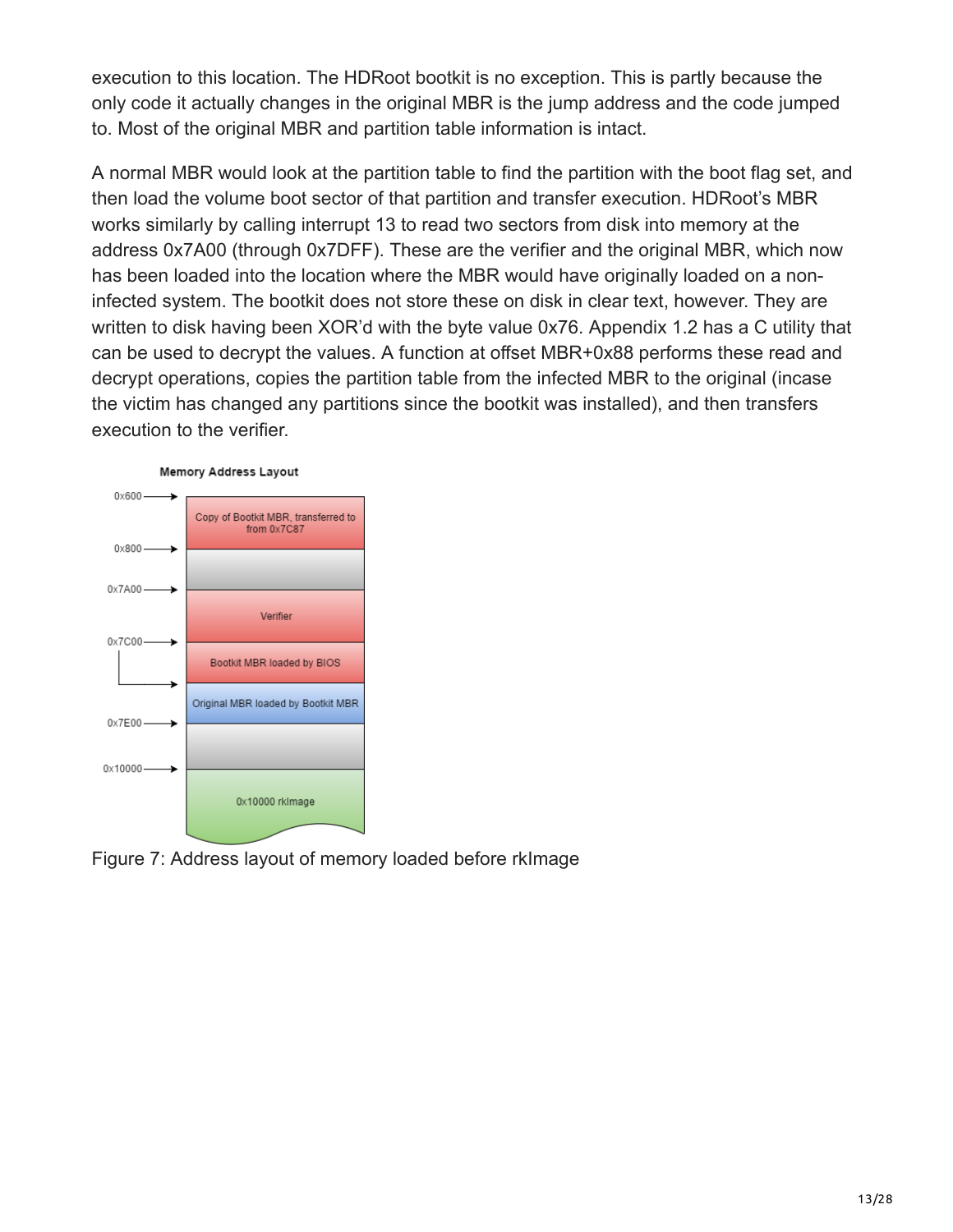**IDA View-A** 

| 00007C88           |                                 |    |                                                                     |
|--------------------|---------------------------------|----|---------------------------------------------------------------------|
| 00007C88           |                                 |    |                                                                     |
| 00007C88           |                                 |    |                                                                     |
|                    | 00007C88 LoadVerifier proc near |    |                                                                     |
| 100007C88 mou      | ax, 202h                        |    | $: xref - 0x7c87$                                                   |
| 00007C8B mov       | bx. 7A00h                       |    | ; Dest of read to memory                                            |
|                    | 00007C8E mov cx, 1Ah            |    | $:$ Sector # 25 (1A is 1-indexed)                                   |
| 00007C91 int       | 13h                             |    | : DISK - READ SECTORS INTO MEMORY                                   |
| 00007C91           |                                 |    | $\pm$ AL = number of sectors to read. CH = track. CL = sector       |
| 100007C91          |                                 |    | $:$ DH = head, DL = drive, $ES:BX \rightarrow buffer$ to fill       |
| 100007C91          |                                 |    | : Return: CF set on error, AH = status, AL = number of sectors read |
| 00007C93 mou       | cx.400h                         |    | : Counter for loop below                                            |
| 00007C96 mov       | bx, 7A00h                       |    |                                                                     |
|                    |                                 |    |                                                                     |
|                    | 国 英 国                           |    |                                                                     |
|                    | 00007C99                        |    |                                                                     |
|                    | 00007C99 loc_7C99:              |    |                                                                     |
|                    | 100007C99 mo∪                   |    | al. [bx]                                                            |
|                    | 00007C9B xor                    |    | al, 76h<br>: xor contents read from disk with 0x76                  |
|                    | 00007C9D mov                    |    | $[bx]$ , al                                                         |
|                    | 00007C9F inc                    | bx |                                                                     |
|                    | 00007CA0 loop                   |    | loc_7C99                                                            |
|                    |                                 |    |                                                                     |
|                    |                                 |    |                                                                     |
|                    |                                 |    |                                                                     |
| تقتل کمن اللغا     |                                 |    |                                                                     |
| 00007CA2 mov       | si, 7BEh                        |    | : Infected MBR Partition Table                                      |
| 00007CA5 mov       | di. 7DBEh                       |    |                                                                     |
| 00007CA8 mov       | cx.40h                          |    |                                                                     |
| 00007CAB rep mousb |                                 |    | : Copy Partition information from infected MBR to original MBR      |
| 00007CAB           |                                 |    | ; In case victims have updated their partion tables since install   |
| 00007CAD mov       | ax. 7A00h                       |    |                                                                     |
| 00007CB0 push      | ax.                             |    |                                                                     |
| 00007CB1 retn      |                                 |    | ; Jump to data from sector 0x1a                                     |
|                    |                                 |    | 00007CB1 LoadVerifier endp : sp-analysis failed                     |

100.00% (-24,-18) (2,306) 0000000B1 00007CB1: LoadVerifier+29

Figure 8: Infected MBR code to load, decrypt verifier

### **Verifier**

The job of the verifier is to make sure that the bootkit is intact and that a specific set of criteria are met before allowing the bootkit to run. If any of these criteria fail the verifier will transfer the boot process to the original MBR, now at 0x7C00, without the bootkit executing. This mechanism helps prevent bricking the victim machines in the event that one or more of the hidden sectors are corrupted or overwritten.

The first criteria in the verifier process is a check for whether the alt key is pressed on the keyboard. If the alt key is pressed, the bootkit launch will be aborted. The verifier then checks for a value at 0x7A08 (+0x8 from the verifier start address). If the value is null, the startup is aborted. This value is the drive identifier of where rkImage and the backdoor are stored. This was 0x80 in all the systems I tested on, which indicates drive 0. The dropper sets this value, and the subsequent bytes, before writing them to disk. This ensures that the bootkit was properly setup during install, and allows for the bootkit to be stored on a separate disk from the system disk. Table 2 shows a breakdown of the rkImage information stored in the verifier.

 $\mathbf{x}$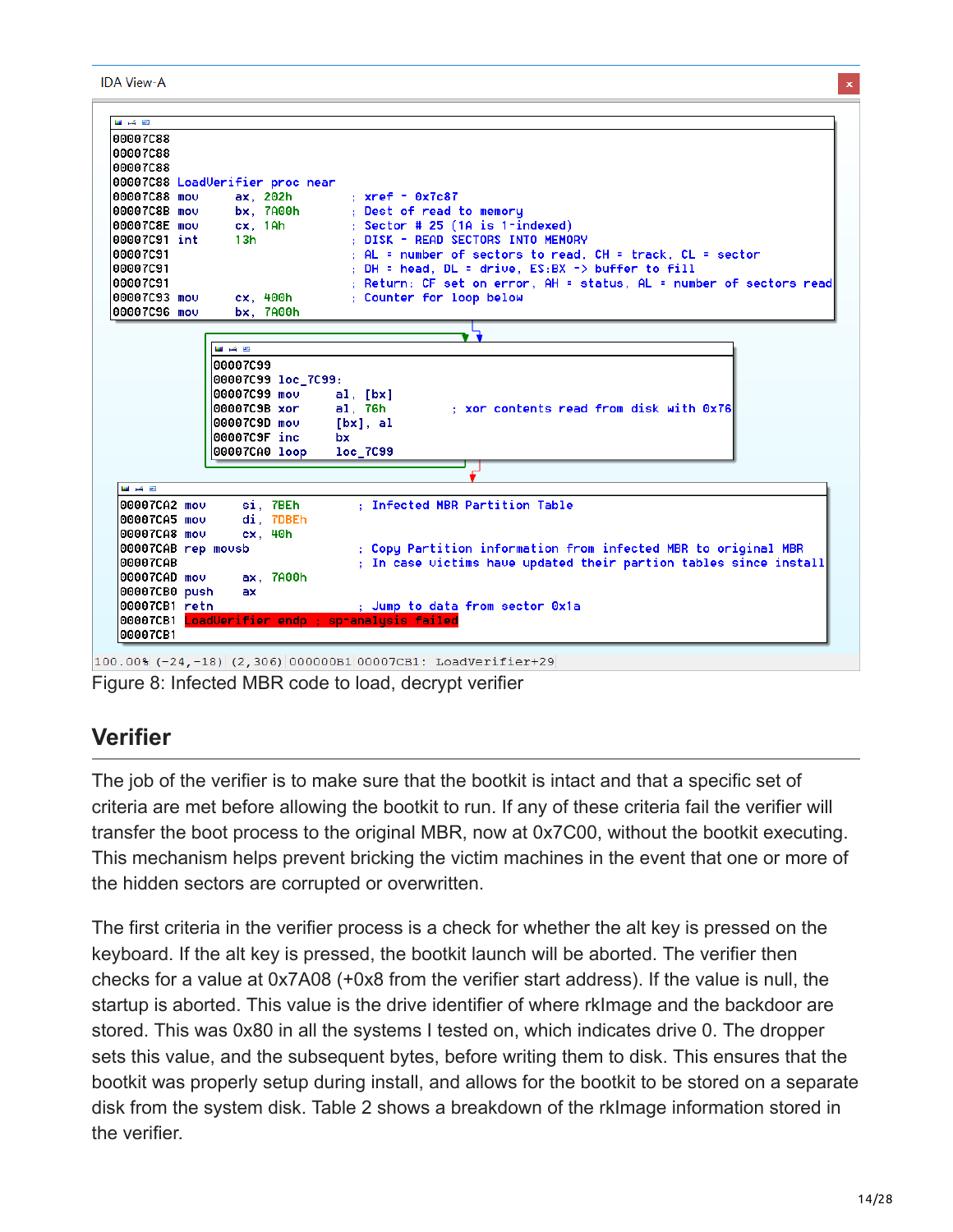| <b>Address</b> | <b>Contents</b>                                           |
|----------------|-----------------------------------------------------------|
| 0x7A02         | 0x55AA, not used, signals start of rklmage location data. |
| 0x7A04         | CRC16 value for rkImage+Backdoor.                         |
| 0x7A06         | Sector count for rkImage+Backdoor.                        |
| 0x7A08         | Drive number                                              |
| 0x7A09         | Sector where rkimage+Backdoor starts.                     |
| 0x7A0D         | Next 0x55AA value, if present                             |
|                | .                                                         |

Table 2: rkImage location information in verifier

The third and final check done by the verifier is computing a CRC16 value on the encrypted contents of rkImage and the backdoor (still only encrypted with an XOR 0x76). It compares the results to the saved CRC, and if they do not match it aborts. Otherwise it reads the entire rkImage, but not the backdoor, to 0x10000, and then decrypts both. The last step is to copy the size and location information to the start of rkImage, so it can locate the backdoor for installing.

### **rkImage**

A significant component to reverse engineering the functionality of this bootkit was becoming familiar with the mechanics of low-level, pre-OS x86. For anyone looking to get into this I would highly recommend the Intermediate Intel x86 videos on OpenSecurityTraining.info [5]. Even just following the transition from the verifier to rkImage requires some understanding, as the processor is still in 16-bit real mode at this time and a far jump is being performed, crossing a barrier between segments. This seems like a trivial thing until you find out that GDB, even operating in 8086 mode remotely debugging the bootkit running in QEMU, has absolutely zero understanding of segment addressing and completely falls apart trying to set breakpoints at any address higher than 0xFFFF. In retrospect Bochs might have been a better choice for this over QEMU, but not being familiar with it either I struggled through with QEMU, learning as I went and performing most my analysis indirectly, either statically or dynamically through the clues left behind by the bootkit's actions.

The first task rkImage sets itself to, like any sane code booting up, is to transfer itself from real mode to protected mode, and then to 32-bit mode. In order to enable protected mode, the Global Descriptor Table must be setup and loaded. This is actually fairly unimportant to the operation of the malware but understanding it helped getting the disassembly properly setup in IDA to assist with the process. I will not get into the details and the contents of the segment descriptors, but I will state that I found the clearest explanations and diagrams in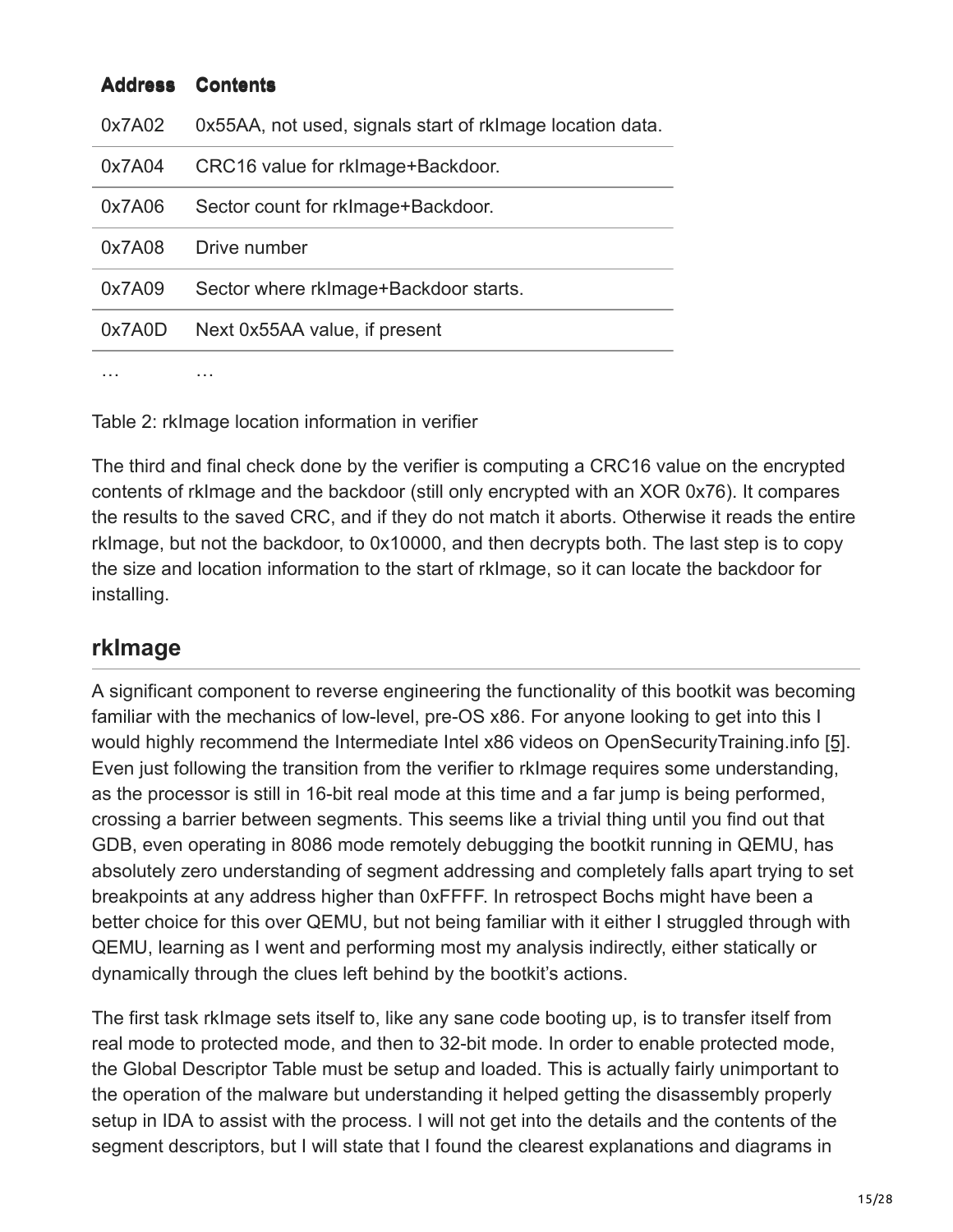the AMD Architecture Programmer's Manual, Vol 2., for system programming [6]. Something that caused confusion was that most diagrams detailing the structure of segment descriptors (the entries in the Global Descriptor Table) are for the descriptors in 64-bit mode, since the 32-bit descriptors, called legacy segment descriptors in AMD's documentation, have a different structure. The work done reassembling the GDT can be seen in the rkImage IDB file in appendix 1.4.

Once setup in a 32-bit environment, rkImage decrypts two sections in itself, the first containing a 32-bit DLL, and the second containing a 64-bit DLL. These are used to launch the backdoor from a Windows system service upon Windows booting. Each DLL has a 4 byte XOR key. The data is stored in rkImage in the format: 4-byte key, 4-byte length, encrypted PE file contents. The 32-bit DLL and its data are located at an offset of 0x4BE0 and the 64-bit values are at 0x6DE8, immediately after the previous DLL. These DLLs as packaged contain the registry path to the LanmanServer service DLL. The version of rkImage in this sample, installed by the 64-bit dropper, overwrites the LanmanServer information with the paths and values for the Schedule service. This allows for changing the target service without the need to recompile the DLLs embedded in rkImage. Kaspersky's observations that there are a number of different services that different samples have targeted supports this.

The backdoor executable is then loaded into memory and decrypted with the 0x76 XOR operation. At the end of this preparation work of loading, decrypting, and copying data, rkImage calls a function that I mark in my disassembly as being named DETERMINE\_VERSION\_NT\_32\_64\_BIT. This is the function that determines what Windows version is installed, what malicious DLL to use, and where to install it. Since the malware will attempt to boot in any Windows version from Windows 2000 to Windows 10, there is a considerable nest of switch and if statements happening here. It first checks whether there is a "\winnt" directory, which is present in Windows 2000, and if "\winnt" is not found it will check for "\windows\system32\kernel32.dll". The check for kernel32.dll prevents the bootkit from continuing install on Windows 98 and lower systems, as kernel32.dll was stored in "\windows\system\kernel32.dll". If kernel32.dll is found it will check for "\users" and "\documents and settings" to determine if it is XP/2003, or Vista or newer. If it is not able to locate any of these, it fails out of the switch statement and no bootkit is installed.

If the directory selected was not "\winnt", it will check for "\windows\syswow64" and set a variable indicating if the system is 64-bit. This is used later when choosing which DLL to install (which means it is even 64-bit Windows XP / Server 2003 compatible). Then for each of the three operating system categories it will write the backdoor to %TEMP%\Explorer.exe (wherever %TEMP% is located for that version of Windows), and iterate through a list of files. If the file is present it will copy the appropriate DLL into the beginning of the file, overwriting the contents already there. The files to be overwritten in question are shown in Table 3, and appear to be carefully selected to cause the least potential problems, with all but one of them being for different architectures than the running host.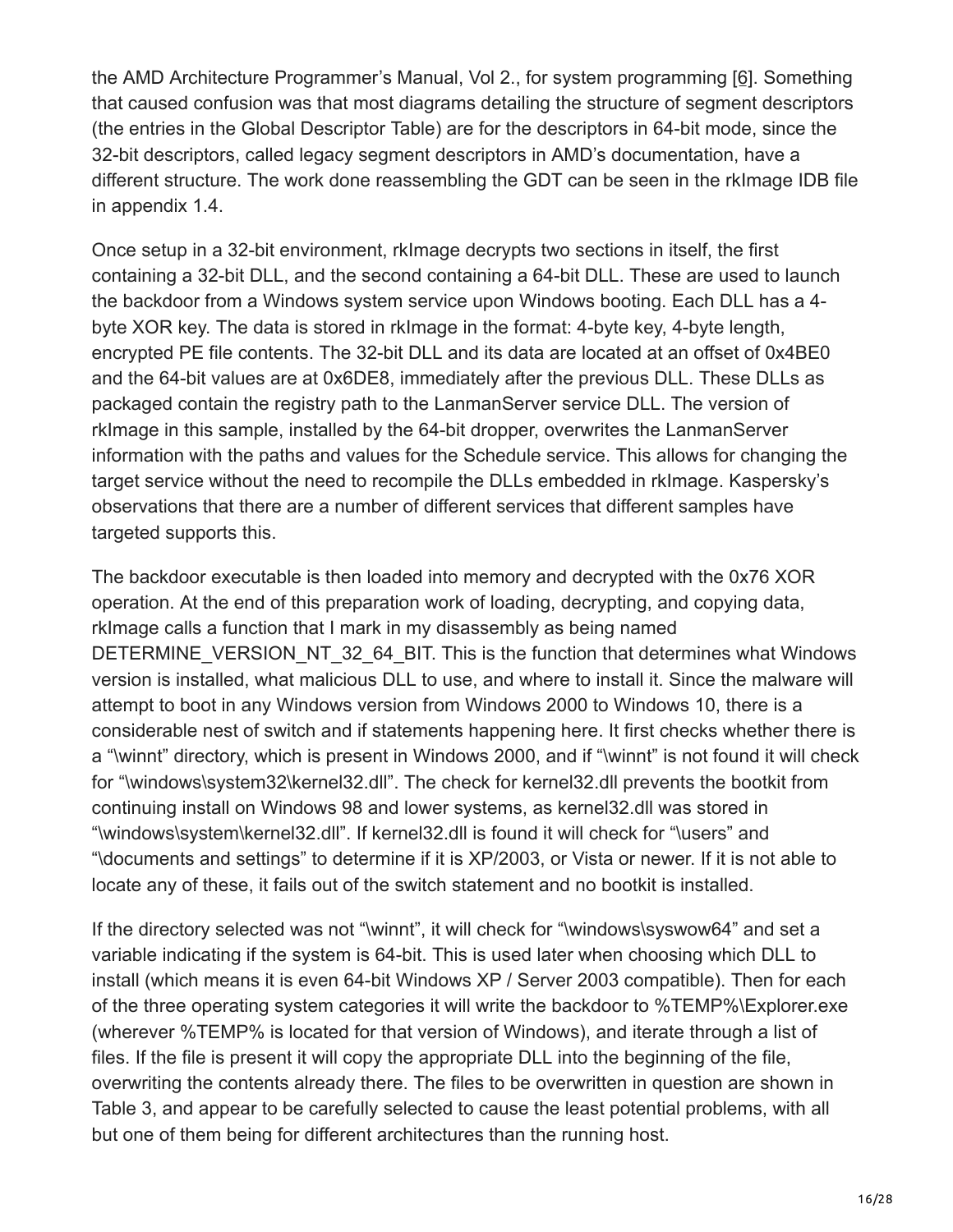| <b>Windows Version</b> | Path                          |
|------------------------|-------------------------------|
| Windows 2000           | \winnt\help\access.hlp        |
| Windows 2000           | \winnt\system\OLESVR.DLL      |
| Windows XP or 2003     | windows\twain dll             |
| Windows XP or 2003     | \windows\system\OLESVR.DLL    |
| Windows Vista/2008 +   | \windows\syswow64\C_932.NLS   |
| Windows Vista/2008 +   | \windows\system\OLESVR.DLL    |
| Windows Vista/2008 +   | \windows\syswow64\kmddsp.tsp  |
| Windows Vista/2008 +   | \windows\syswow64\lrclass.dll |

Table 3: Service DLL Paths by OS, in order attempted

Windows 2000 will attempt to first overwrite the access.hlp file, which, if anyone has not already disabled the help popups, may cause errors. Similarly, the 16-bit OLESVR.DLL file is overwritten if access.hlp does not exist. This will only cause issues if it is used by a 16-bit application, as 32-bit applications will be using the system32\OLESVR32.DLL file. Windows XP will attempt to overwrite the 16-bit version of the twain.dll library for scanners (even using old scanners, twain32.dll should be used), and then the 16-bit OLESVR.DLL if the twain.dll is not found.

In 64-bit Windows Vista and newer systems, the default target is C\_932.NLS, which is a 32 bit National Language Support file for the Japanese language [7]. This assumes that authors did not plan on infecting targets running 32-bit applications in Japanese, as this would cause issues. The only file that will be tried for 32-bit Windows Vista and newer is the same 16-bit OLESVR.DLL. This will only cause issues for applications run in 16-bit compatibility/emulation mode, as they are not natively supported by Vista and newer, and is therefore unlikely to affect most targets. The other two potential target files, which are also unlikely to be used, are both 16-bit DLLs found in the syswow64 (32-bit compatibility) directory. They are actually only labeled as compatible with Windows Server 2003 and earlier operating systems on MSDN, but are for some reason still included in the syswow64 directory. Kmddsp.tsp is a "kernel mode device driver" for "telephony service provider" network drivers, and IRClass.dll is an Infrared Class Coinstaller [8]. Neither should ever be used on a 64-bit system and therefore won't cause any issues if overwritten.

Once the DLL has been written to the appropriate file, the registry is patched to overwrite the Schedule service's DLL path with the path to the overwritten file. This should be approximately:

HKLM\SYSTEM\CurrentControlSet\Services\Schedule\Parameters\ServiceDLL.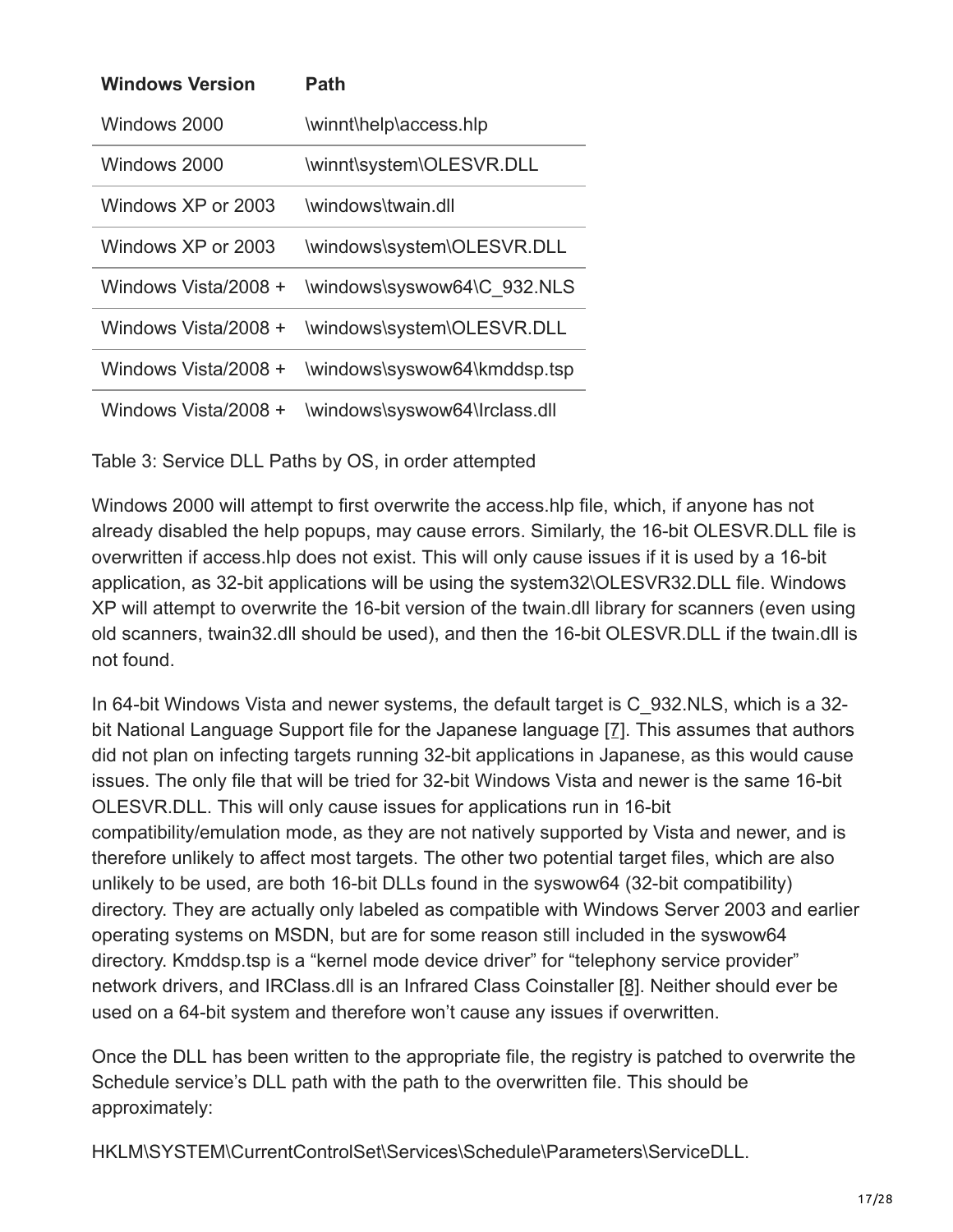rkImage will then return to 16-bit real mode, handing execution back to the original MBR at 0x7C00, allowing the boot process to continue and Windows to load. It is worth noting that since Windows NT also used the C:\WINNT directory, it will match the first section of the bootkit which chooses the files to write the DLL into. However, since Windows did not introduce the svchost.exe process until Windows 2000, services did not have a Parameters sub-key or a ServiceDLL value in Windows NT. As such, if installed on Windows NT the bootkit wouldn't be able to locate the registry key for editing, and would fail out of the installation process. Additionally, it is likely that 32-bit versions of the dropper would not allow the install to a Windows 2000 system.



**Interaction Diagram** 

Figure 9: Diagram showing the out-of-OS boot process.

### **Schedule service DLL**

The final component of the bootkit, responsible for running the backdoor within Windows, is the DLL that replaced the Schedule service's DLL. The bootkit did not change the rest of the registry key, so it will be loaded into a svchost.exe executable. The Schedule service is part of the NetworkService group, so the DLL will be loaded into the svchost.exe containing the other services for the group, and a new thread will be spawned to run the ServiceMain for that DLL. Additionally, as happens every time a DLL is loaded, the DLL's entry point (DLLMain, in this case) is called by the Windows loader in another thread.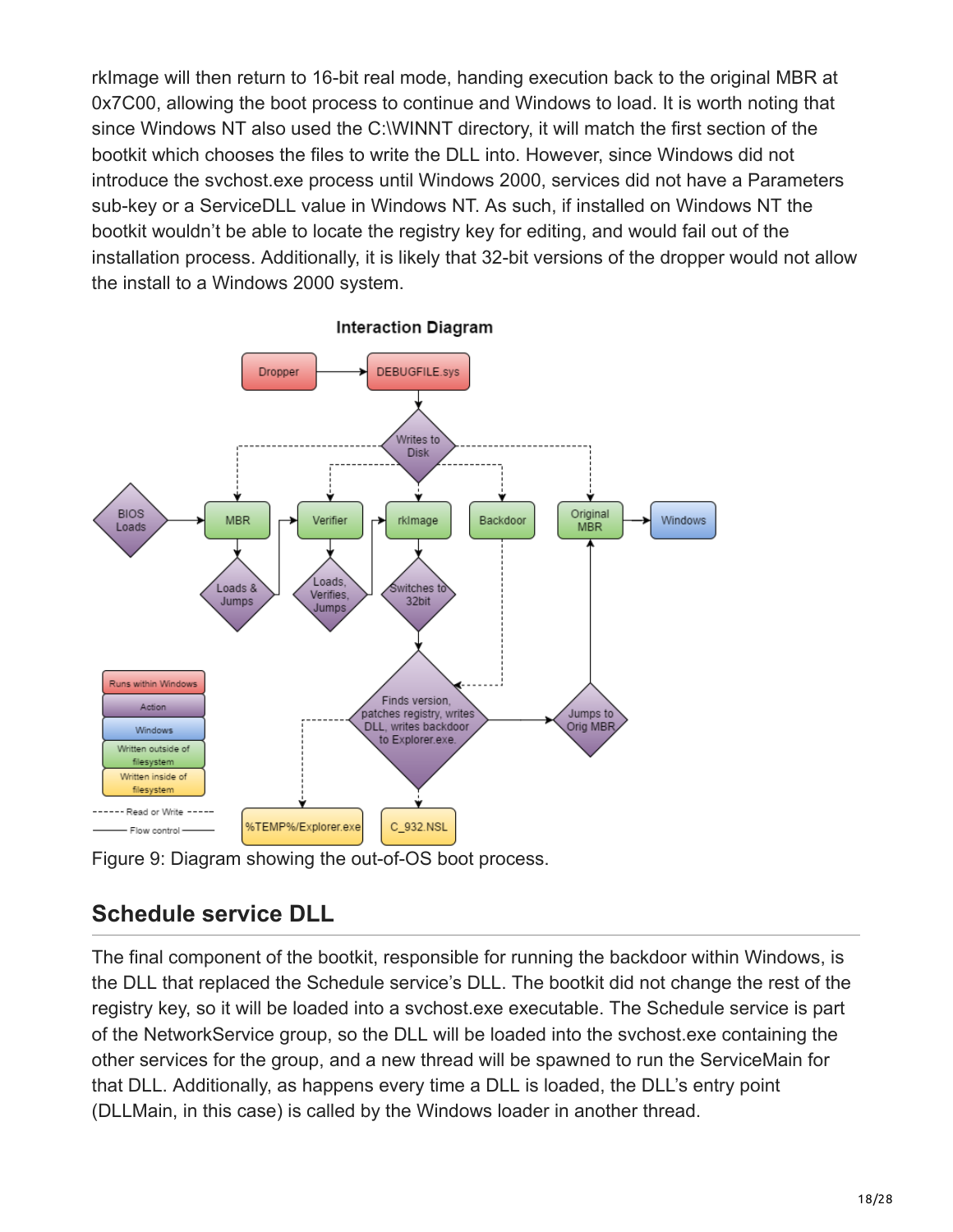The HDRoot authors chose to use the DLLMain function to start the backdoor process and ServiceMain to revert the service registry entry back to the original path. The DLLMain thread creates another thread running the function I identified in my disassembly as SpawnBackdoorThread. That thread creates a process running the backdoor, which rkImage saved to %TEMP%\Explorer.exe. It then sets a global variable in the DLL to signal that it successfully launched the backdoor, and suspends itself before continuing.

Simultaneously the ServiceMain thread reverts the registry, and waits for the backdoor to start, sleeping and periodically checking for the flag to be set. After the flag is set it resumes the SpawnBackdoor thread, and then exits. In turn, the SpawnBackdoor thread unloads the DLL from memory and then exits itself.



Schedule service DLL control flow

Figure 10: Flow of the malicious Schedule service

This has the effect of both threads exiting and the DLL unloading at almost the exact same time, guaranteeing that the service manager will have to restart the service, causing the legitimate service DLL to be loaded and run from the patched registry entry. In all my tests of this sample, not once did the real Windows service ever fail to start after running the bootkit. This is completely contrary to Kaspersky's claim that the bootkit breaks the service and that all the victims must just not have cared or noticed that the service failed to start.

### **Conclusions**

My analysis of the HDRoot malware shows Kaspersky's claims that this bootkit was written sloppily is patently wrong. It also leads me to no other conclusion than that they did their entire analysis with and presented research on a ten-year-old sample, passing it off as a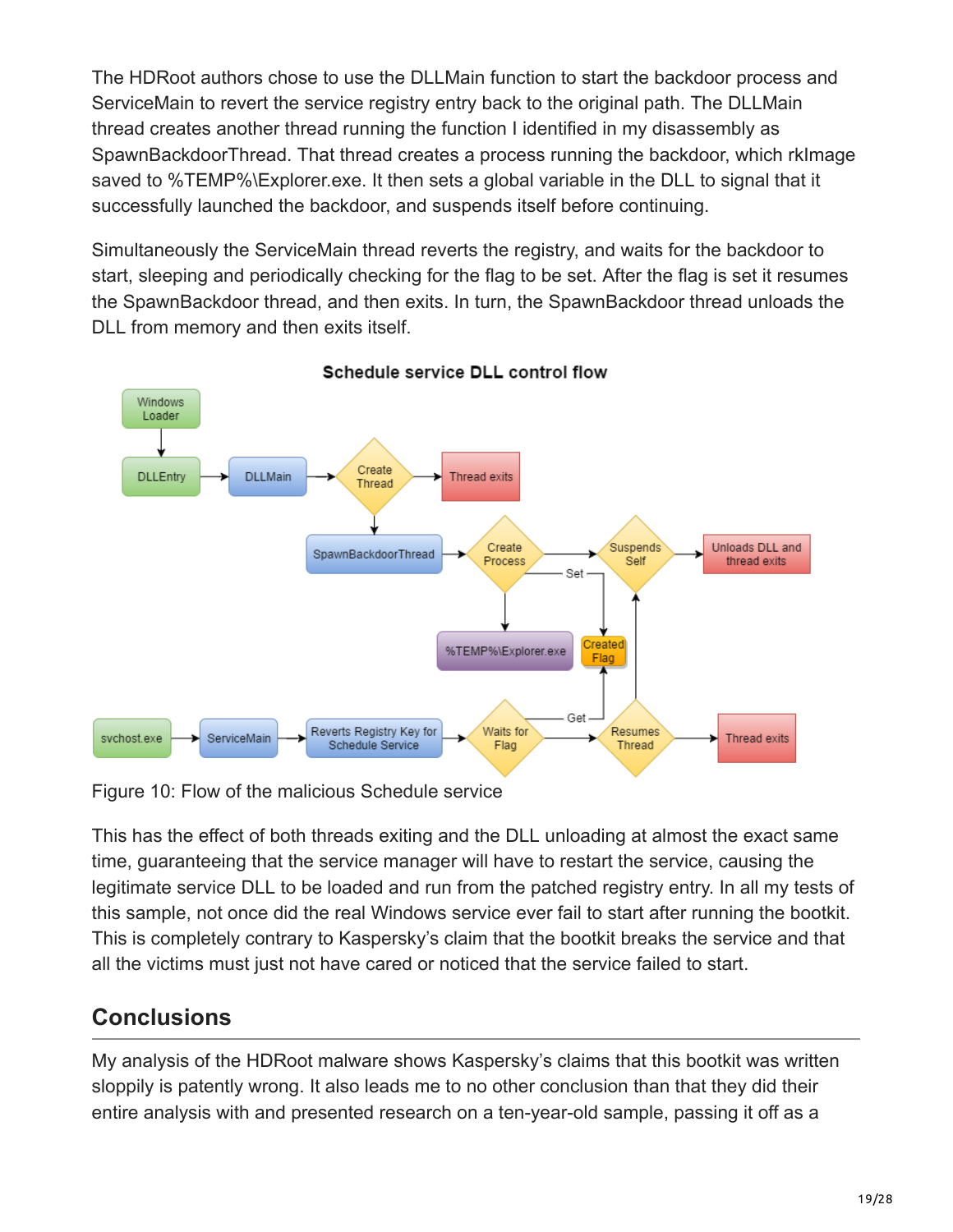sample from 2012 that had been in modern use. It also shows that the authors, who have been designated as the WINNTI group, have been around for a significant period of time, dating back to at least 2006 if Kaspersky's sample is to be believed.

The one stage of the attack in which the bootkit did not make good use of hiding techniques was in covering its tracks for the service and backdoor executables. Both the modified file hosting the DLL (C:\Windows\syswow64\C\_932.NLS in most my tests) and the backdoor in %TEMP%\Explorer.exe were left intact on the file system. However, it is likely that a sophisticated backdoor run by the bootkit would know to remove these two pieces of evidence after starting itself, and it may just have been a choice of segregation of duties made by the authors.

Another criticism that can be made is the extremely weak use of encryption. The XOR cipher is little more than obfuscation and was trivial to figure out even just looking at the encrypted sectors on the disk. It can be argued, however, that since the entire contents of the bootkit is code that will be decrypted before it can be run, there is little point in hiding it from anything but simple scans, as it could just be captured from memory by analysts. To that end, the simple cipher serves its purpose of not matching the signatures for executables or of a boot sector while on disk.

Overall I was impressed with the level of detail that went into making this malware which is capable of installing itself on any Windows version, 32 or 64-bit, dating back to Windows 2000, with the exception of newer installs using UEFI. The lack of UEFI support is unlikely to be an issue when targeting server systems, however, especially with virtualization on the rise - very few virtual environments are virtualizing UEFI in their guests. The small touches, such as anticipating that the drive may have been repartitioned, are particularly impressive. Clearly significant thought and work went into the creation of this bootkit, and it is a mistake to dismiss it as amateur. While different versions of the dropper are geared toward different targets (the observed sample here targets the Schedule service on 64-bit systems), the overall framework is very flexible. The choices made in the dropper or when compiling the dropper are able to be tuned toward the target, choosing a service compatible with that version of Windows. This makes narrowing down the traits of the bootkit from which services they target to be very difficult, as it is trivial for the authors to change their target.

### **References**

[1] "malwr," [Online]. Available:

[https://malwr.com/analysis/NGFiNDBmMWNmYjM0NDVmZWIxNTg5OWFkMDUwYmIzNTQ/.](https://malwr.com/analysis/NGFiNDBmMWNmYjM0NDVmZWIxNTg5OWFkMDUwYmIzNTQ/) [2] E. A. II, "Backdoor Built With Aheadlib Used in Targeted Attacks?," Trend Micro, [Online]. [Available: http://blog.trendmicro.com/trendlabs-security-intelligence/backdoor-built-with](http://blog.trendmicro.com/trendlabs-security-intelligence/backdoor-built-with-aheadlib-used-in-targeted-attacks/)aheadlib-used-in-targeted-attacks/.

[3] Securelist, "WINNTI: More than just a game," [Online]. Available: <https://securelist.com/analysis/internal-threats-reports/37029/winnti-more-than-just-a-game/>.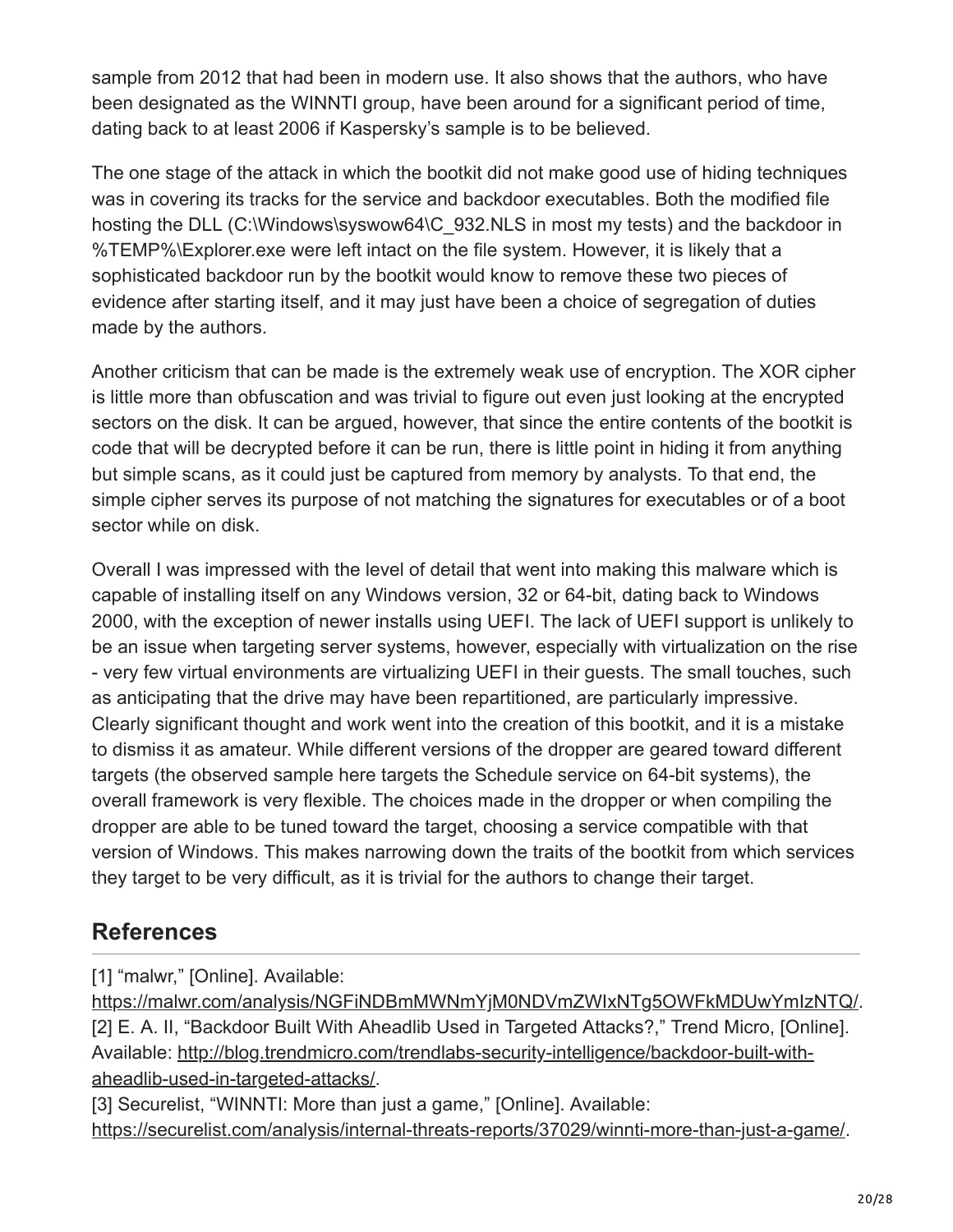[4] Securelist, "I am HDRoot Part 1," [Online]. Available: <https://securelist.com/analysis/publications/72275/i-am-hdroot-part-1/>. [5] X. Kovah, "Intermediate Intel x86," [Online]. Available: [http://opensecuritytraining.info/IntermediateX86.html.](http://opensecuritytraining.info/IntermediateX86.html) [6] AMD, "AMD64 Architecture Programmer's Manual, Volume 2," [Online]. Available: [http://developer.amd.com/wordpress/media/2012/10/24593\\_APM\\_v21.pdf.](http://developer.amd.com/wordpress/media/2012/10/24593_APM_v21.pdf) [7] Microsoft, "National Language Support (NLS) API Reference," [Online]. Available: <https://www.microsoft.com/resources/msdn/goglobal/default.mspx>. [8] Microsoft, "Kernel-Mode Device Driver TSP," [Online]. Available:

[https://msdn.microsoft.com/en-us/library/ms725209\(v=vs.85\).aspx.](https://msdn.microsoft.com/en-us/library/ms725209(v=vs.85).aspx)

### **Appendix 1. Index of Supplemental File Repository**

Files are available at: <https://github.com/williamshowalter/hdroot-bootkit-analysis>

| <b>File</b>                | <b>Description</b>                                                                                                 |
|----------------------------|--------------------------------------------------------------------------------------------------------------------|
| C 932.NLS                  | 64-bit bootkit service DLL sample, as installed                                                                    |
| driver32.sys.bin           | 32-bit kernel driver used by the dropper to write<br>directly to the physical disk.                                |
| driver64.sys.bin           | 64-bit signed kernel driver used by the dropper to write<br>directly to the physical disk.                         |
| dropper64.bin              | 64-bit dropper sample that installs bootkit                                                                        |
| mbr-clean.bin              | MBR before modification, for comparison.                                                                           |
| mbr-inst.bin               | MBR that has been modified after install.                                                                          |
| pe1 decrypted.bin          | 32-bit bootkit service DLL sample, extracted and<br>decrypted from decrypted rkimage                               |
| pe1 encrypted b61e1dcf.bin | 32-bit bootkit service DLL sample, extracted in original<br>form from decrypted rkimage. XOR key is 0xb64e1dcf.    |
| pe2 decrypted.bin          | 64-bit bootkit service DLL sample, extracted and<br>decrypted from decrypted rkimage                               |
| pe2 encrypted b61e8d81.bin | 64-bit bootkit service DLL sample, extracted in original<br>form from decrypted rkimage. XOR key is<br>0xb64e8d81. |
| rkimage decrypted.bin      | rkImage sample, extracted from harddrive and<br>decrypted.                                                         |

### **1.1 Binary Files – hdroot-bootkit-analysis/binaries**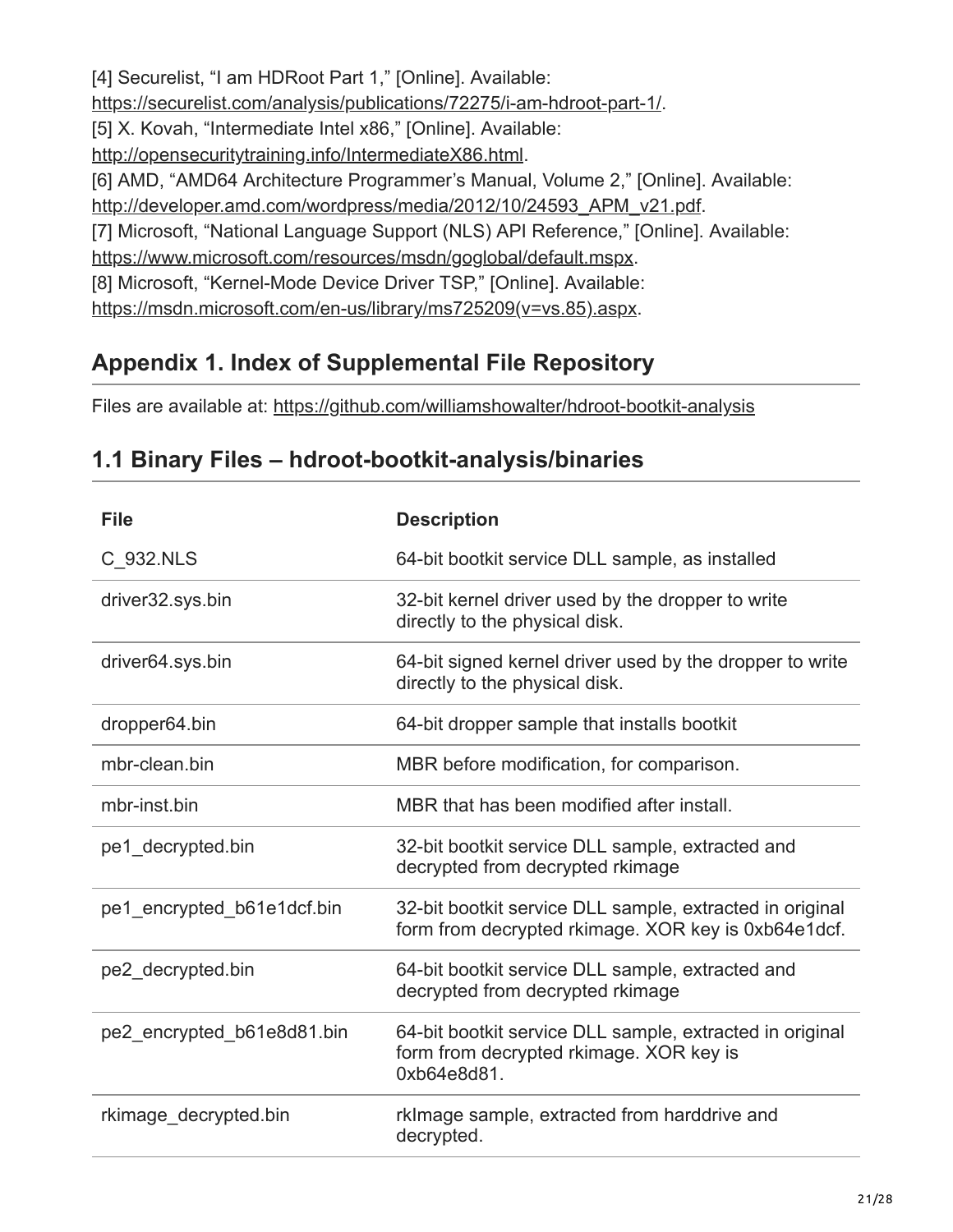| <b>File</b>                    | <b>Description</b>                                                                                                                      |
|--------------------------------|-----------------------------------------------------------------------------------------------------------------------------------------|
| rkimage encrypted.bin          | rkImage sample, extracted from harddrive and<br>decrypted.                                                                              |
| rkimage backdoor decrypted.bin | rkimage sample with example backdoor, extracted<br>from harddrive and decrypted.                                                        |
| rkimage backdoor encrypted.bin | rkimage sample with example backdoor, extracted<br>from harddrive. Obfuscated with 0x76 byte-XOR.                                       |
| verifier_win7_decrypted.bin    | verifier sample, containing the verifier sector followed<br>by two copies of the original mbr sector.                                   |
| verifier win7 encrypted.bin    | Verifier sample, containing the verifier sector followed<br>by two copies of the original mbr sector. Obfuscated<br>with 0x76 byte-XOR. |
| verifier win10 decrypted.bin   | verifier sample, containing the verifier sector followed<br>by two copies of the original mbr sector.                                   |
| verifier win10 encrypted.bin   | Verifier sample, containing the verifier sector followed<br>by two copies of the original mbr sector. Obfuscated<br>with 0x76 byte-XOR. |

## **1.2 Code Files – hdroot-bootkit-analysis/code**

| <b>File</b>     | <b>Description</b>                                                                                    |
|-----------------|-------------------------------------------------------------------------------------------------------|
| convert.c       | C utility to decrypt verifier and rkimage samples.                                                    |
| dll decryptor.c | C utility to decrypt service DLL samples with 4-byte XOR keys.                                        |
| fuzzer.py       | Simple python fuzzer to discover commands to dropper64 bin                                            |
| proof.cpp       | C++ program to install as backdoor. Writes C:\proof.txt as evidence that<br>bootkit ran successfully. |

## **1.3 Evidence Files – hdroot-bootkit-analysis/evidence**

| <b>File</b>              | <b>Description</b>                                                                              |
|--------------------------|-------------------------------------------------------------------------------------------------|
| crc error.PNG            | Error message shown by check command when secondary<br>bootkit image is modified after install. |
| driver64 certificate.PNG | Screenshot of the stolen certificate used by the 64-bit kernel<br>driver.                       |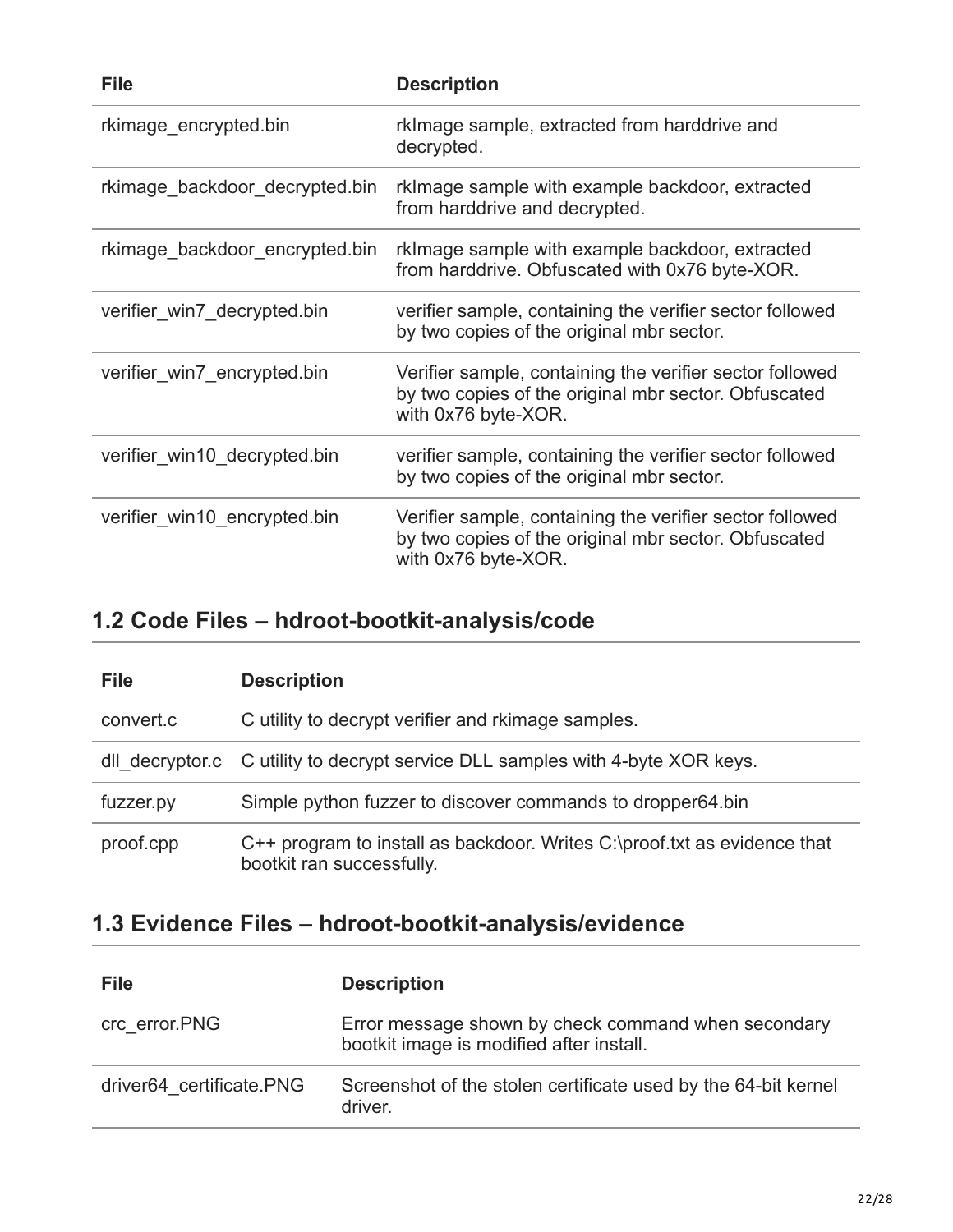| <b>File</b>               | <b>Description</b>                                                                                         |
|---------------------------|------------------------------------------------------------------------------------------------------------|
| driver64 valid.PNG        | Screenshot showing that the certificate on the kernel driver<br>has not been revoked.                      |
| dropper64 certificate.PNG | Screenshot of the stolen certificate used by the 64-bit<br>dropper.                                        |
| dropper64_revoked.PNG     | Screenshot showing that the certificate on the dropper has<br>been revoked.                                |
| hashes_after.txt          | Hashes taken of files after the bootkit has run on a Windows<br>7 virtual machine.                         |
| hashes_before.txt         | Hashes taken of files before the bootkit has run on a<br>Windows 7 virtual machine.                        |
| hashes_win10.txt          | Hashes of the first and second rklmage locations on a<br>Windows 10 virtual machine with > 30% free space. |
| install_win10.PNG         | Screenshot of installing a backdoor on Windows 10.                                                         |
| install_win10_cmd.PNG     | Screenshot of installing cmd.exe as the backdoor.                                                          |
| install_win7.PNG          | Screenshot of installing a backdoor on Windows 7 with low<br>disk space.                                   |
| installer_cmd.txt         | The text output of installing a backdoor on Windows 10.                                                    |
| Neowiz.p7b                | Extracted certificate used in the 64-bit kernel driver.                                                    |
| reg_service_after.txt     | Registry after boot, with timestamps showing it was written<br>to, even if the values didn't change.       |
| reg service before.txt    | Registry before rebooting, with timestamps.                                                                |
| vol modules.txt           | Volatility output snippet from listing modules that shows the<br>kernel driver.                            |
| vol_reg_debugfile.txt     | Volatility output that shows a registry key for the DEBUGFILE<br>service used by the kernel driver.        |

# **1.4 Ida Pro Files – hdroot-bootkit-analysis/ida pro**

| <b>File</b>      | <b>Description</b>                                                                    |
|------------------|---------------------------------------------------------------------------------------|
| driver32.sys.idb | Ida Pro file for the 32-bit kernel driver. Functionally same as the<br>64-bit driver. |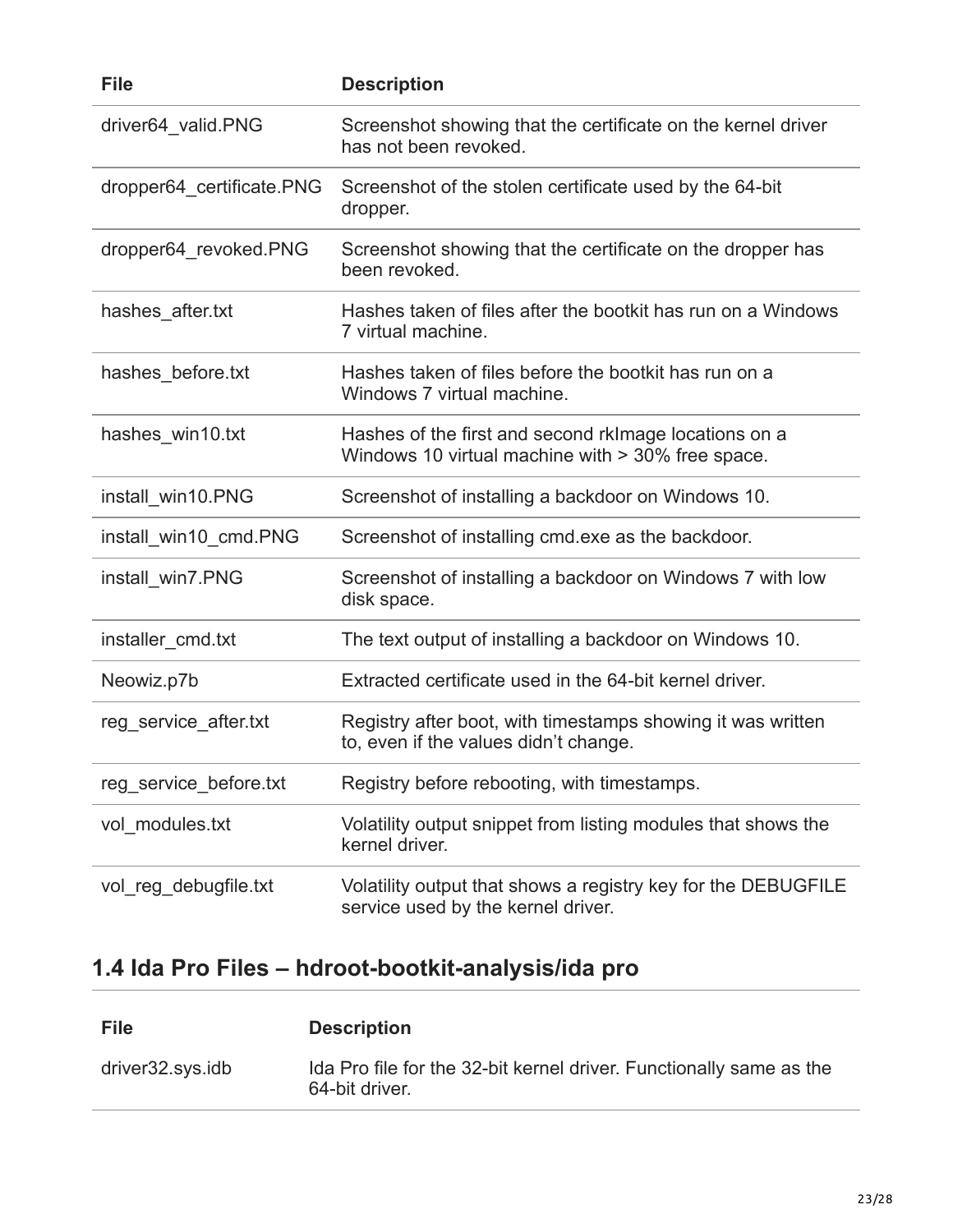| <b>File</b>            | <b>Description</b>                                                                                                                                                                                                             |
|------------------------|--------------------------------------------------------------------------------------------------------------------------------------------------------------------------------------------------------------------------------|
| driver64.sys.idb       | Ida Pro file for the 64-bit kernel driver. Functionally same as the<br>32-bit driver.                                                                                                                                          |
| dropper64.i64          | Ida Pro file for the dropper sample. Largely not reversed, as the<br>static sample is packed with VMProtect.                                                                                                                   |
| mbr infected.idb       | Ida Pro file for the bootkit MBR. Disassembly is 16-bit.                                                                                                                                                                       |
| pe1 decrypted.idb      | Ida Pro file for the 32-bit service DLL. Functionally same as the<br>64-bit DLL.                                                                                                                                               |
| pe2 decrypted.i64      | Ida Pro file for the 64-bit service DLL. Functionally same as the<br>32-bit DLL.                                                                                                                                               |
| rkimage decrypted.idb  | Ida Pro file for rkImage. Contains real mode (16-bit) and<br>protected mode (32-bit) segments. Also has undefined data at<br>the end because the sample disassembled was mistakenly<br>longer than the rkimage+bootkit length. |
| verifier decrypted.idb | Ida Pro file for the verifier. Contains verifier and original MBR.<br>Disassembly is 16-bit.                                                                                                                                   |

### **Appendix 2: Sample Hashes**

### **MD5**

2c85404fe7d1891fd41fcee4c92ad305 dropper64.bin 4dc2fc6ad7d9ed9fcf13d914660764cd driver32.sys.bin 8062cbccb2895fb9215b3423cdefa396 driver64.sys.bin c7fee0e094ee43f22882fb141c089cea pe1\_decrypted.bin d0cb0eb5588eb3b14c9b9a3fa7551c28 pe2\_decrypted.bin 76e1e42988befbf13b4f934604206250 rkimage\_encrypted.bin 613fd19d0abc3d018ead52afabd59fec rkimage\_decrypted.bin 287fac6f4dac57253ac0061be1508f9d C\_932.NLS.bin

### **SHA1**

4c3171b48d600e6337f1495142c43172d3b01770 dropper64.bin 7ff22bd8667ce23e7db8c759bd03c15fb7226c76 driver32.sys.bin 268dd909933c187d2798b5815674d70b930b498e driver64.sys.bin 24a80cd100274e2c39180741aa688a4e73282552 pe1\_decrypted.bin 5d6c1a3c2d827c714b764b1c5a3e7370ed737986 pe2\_decrypted.bin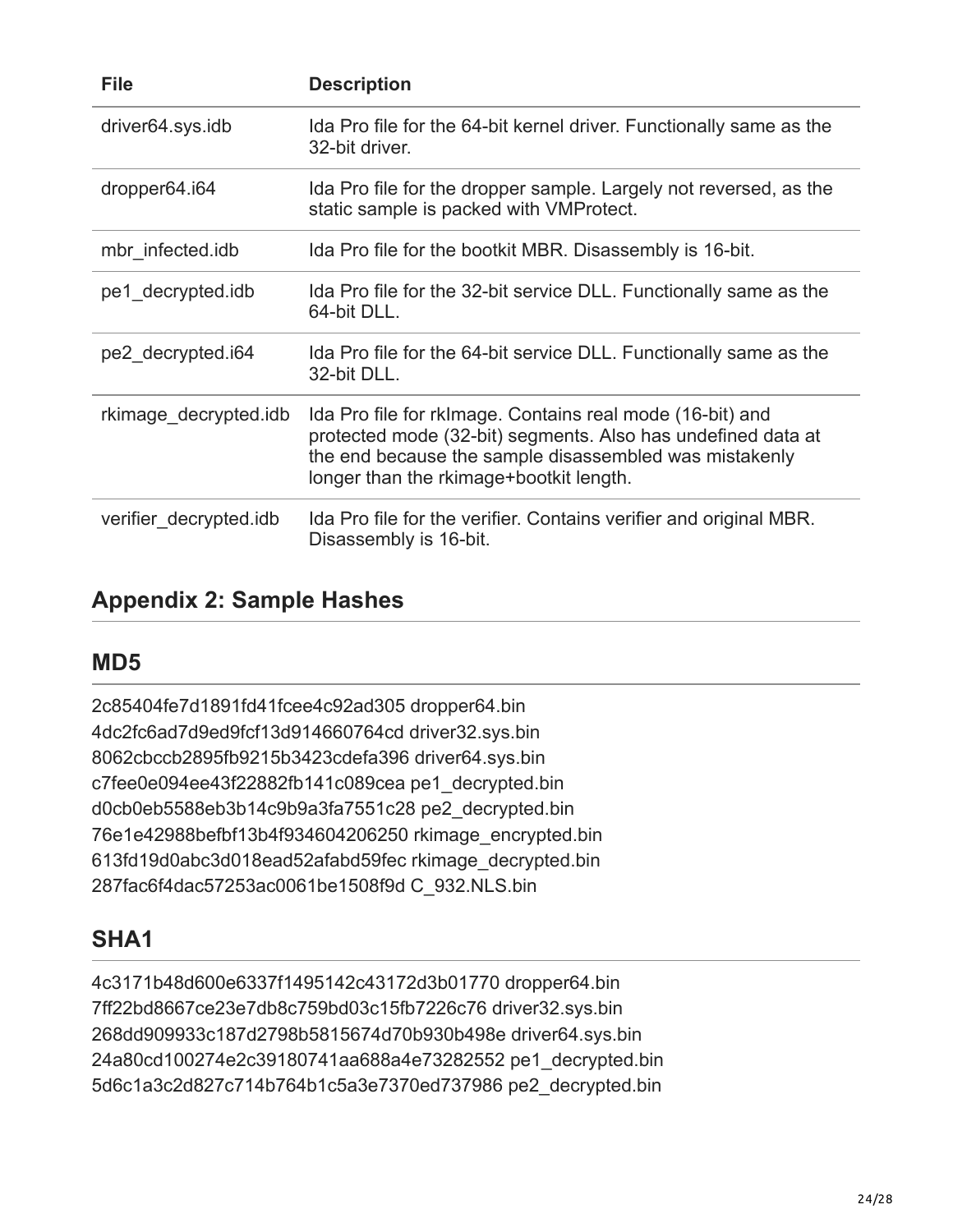aaf677acc05ae94f98f836fb44fd672a4b2d90db rkimage\_encrypted.bin 3c22ef94a737484e2f708393dcbabdfdb9d6cfbc rkimage\_decrypted.bin 88912b5227145d3a715ae6eeebd5935c89955721 C\_932.NLS.bin

## **Appendix 3: Screenshots**

### **Dropper**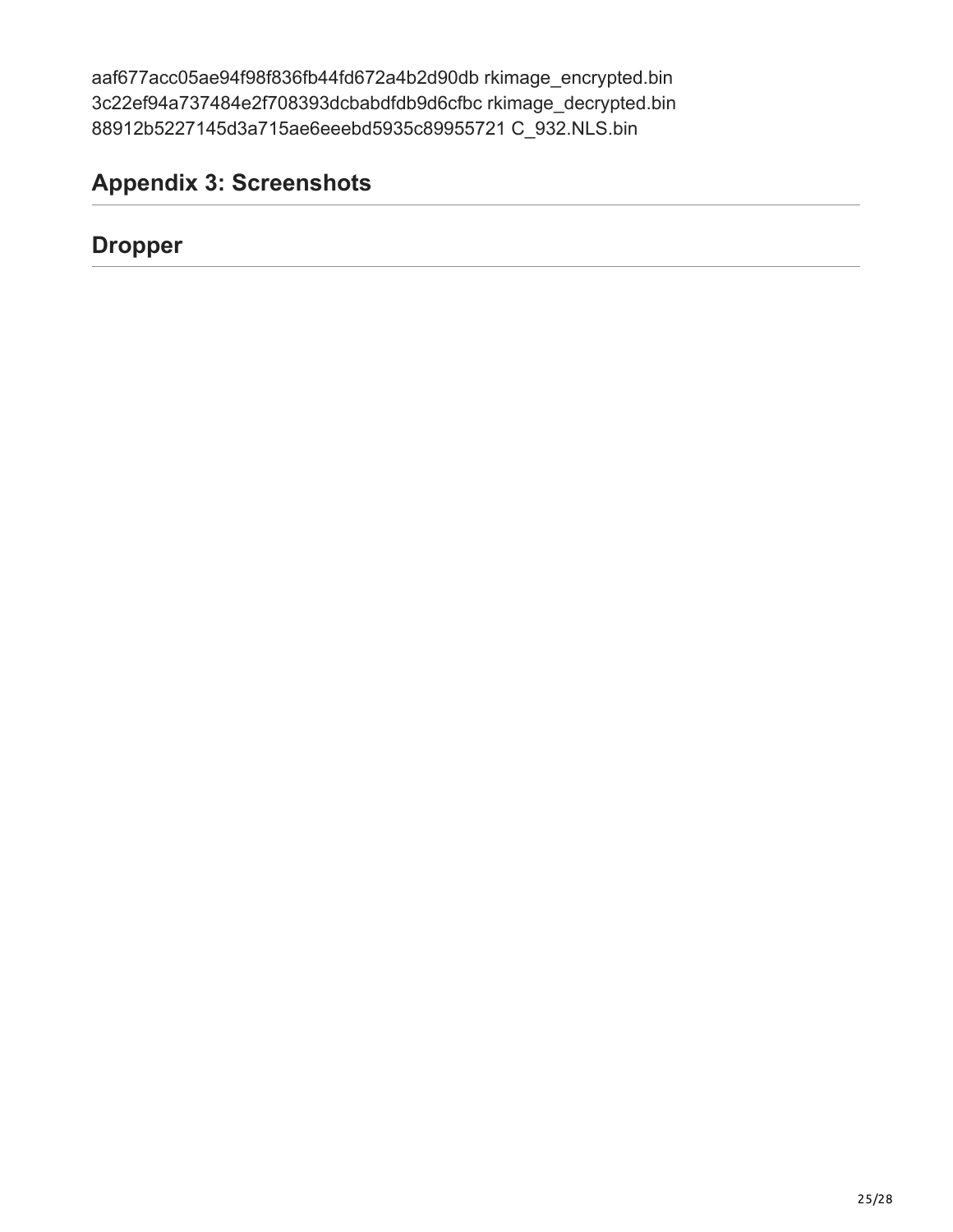| <b>BR</b> Certificate                                                                                                                                                                                         |                                                                                                                                                                                                                                                                                                                                                                                                                                      |   |
|---------------------------------------------------------------------------------------------------------------------------------------------------------------------------------------------------------------|--------------------------------------------------------------------------------------------------------------------------------------------------------------------------------------------------------------------------------------------------------------------------------------------------------------------------------------------------------------------------------------------------------------------------------------|---|
| General Details Certification Path                                                                                                                                                                            |                                                                                                                                                                                                                                                                                                                                                                                                                                      |   |
| $<$ All $>$<br>Show:                                                                                                                                                                                          |                                                                                                                                                                                                                                                                                                                                                                                                                                      |   |
| Field<br>圖Serial number<br>Signature algo sha1RSA<br>Signature has sha1<br>圖Issuer<br><b>Avalid from</b><br>圖Valid to<br>圖Subject<br><b>Dublic key</b><br>∢<br>$L =$ Guangzhou<br>$S =$ Guangdong<br>$C = CN$ | Value<br>0b 72 79 06 8b eb 15 ff e8 06 0d 2c 56 15 3c 35<br>VeriSign Class 3 Code Signing 2010 CA, Terms of u<br>Monday, June 11, 2012 7:00:00 PM<br>Wednesday, June 12, 2013 6:59:59 PM<br>Guangzhou YuanLuo Technology Co., Ltd, Digital ID<br><b>RSA (2048 Rite)</b><br>⋗<br>CN = Guangzhou YuanLuo Technology Co., Ltd<br>OU = Digital ID Class 3 - Microsoft Software Validation v2<br>O = Guangzhou YuanLuo Technology Co.,Ltd | ⌒ |
|                                                                                                                                                                                                               | Edit Properties<br>Copy to File                                                                                                                                                                                                                                                                                                                                                                                                      |   |
|                                                                                                                                                                                                               | OK                                                                                                                                                                                                                                                                                                                                                                                                                                   |   |

Figure 11: Dropper's certificate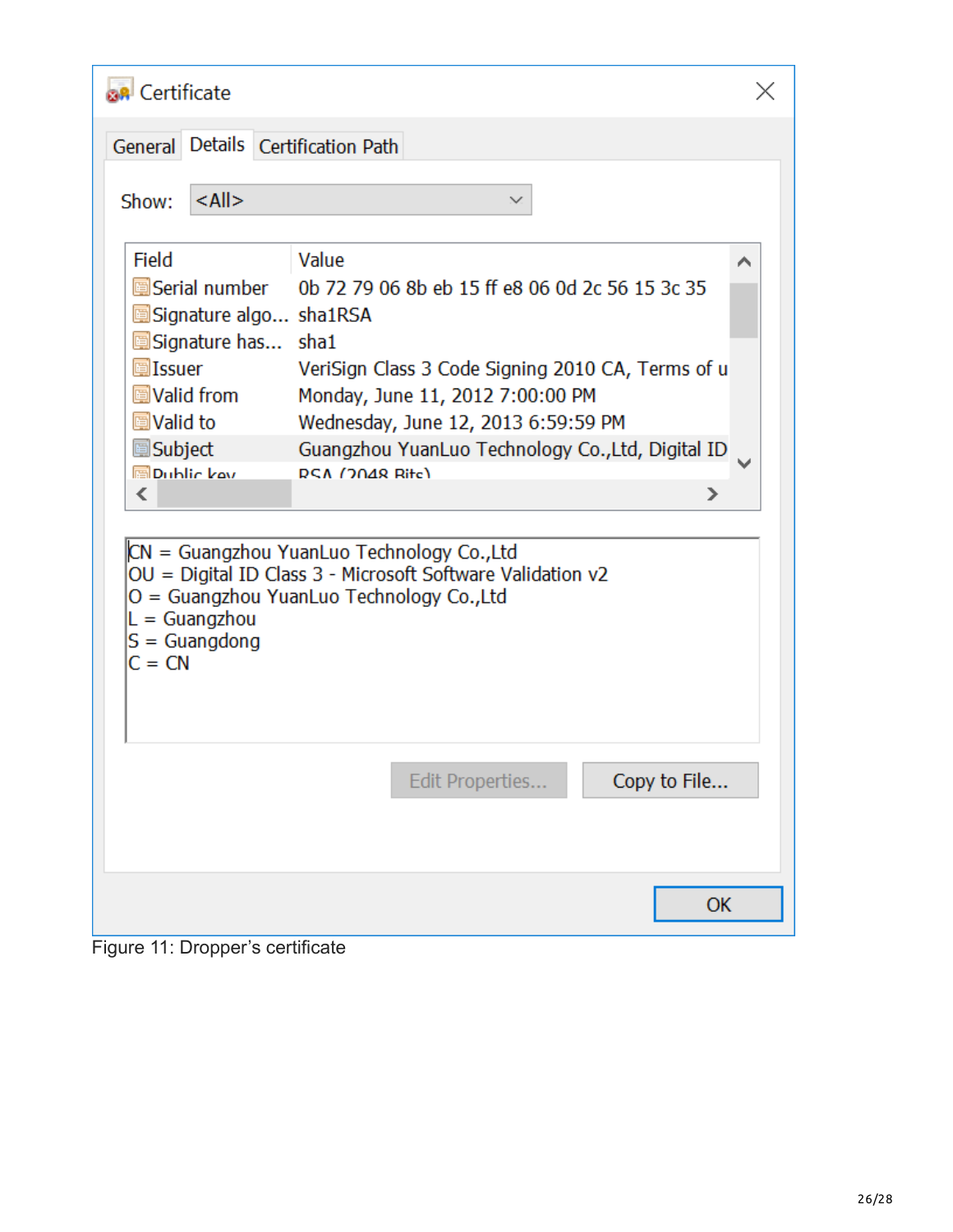

Figure 12: Check before inst

| <b>GET</b> Administrator: Command Prompt                             |  |
|----------------------------------------------------------------------|--|
| C:\malware>net check                                                 |  |
| I: System Env check<br>end                                           |  |
| I: Bootdisk phyid 0<br>I: Boot is OK                                 |  |
| Image place PhyDisk 0, (50986792 - 50987307) 515 sectors<br>$CRC$ OK |  |
| Image place PhyDisk 0, (146798061 - 146798576) 515 sectors<br>CRCOK  |  |
| C:\malware>                                                          |  |

Figure 13: Check after inst